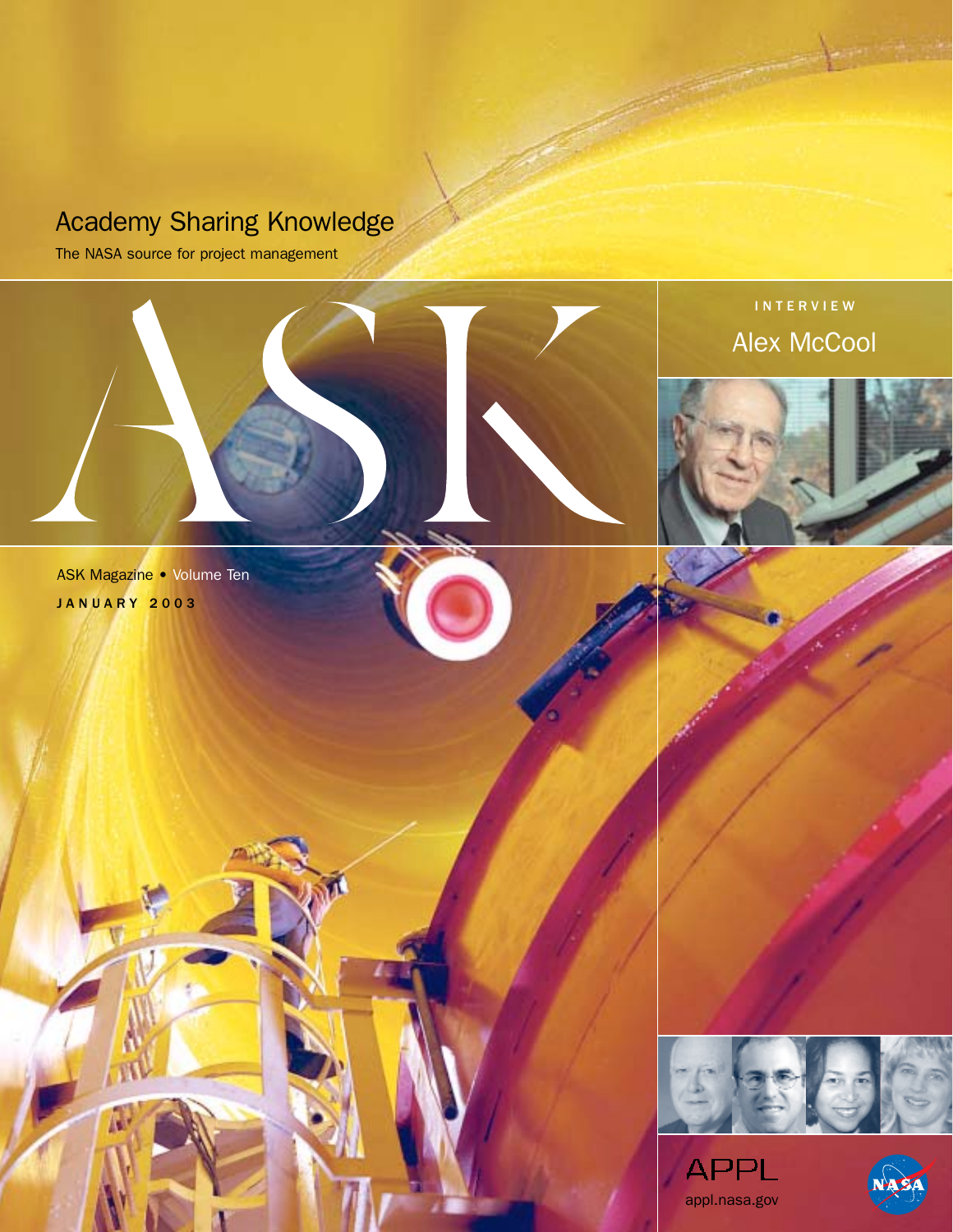On projects requiring that people exhibit resourcefulness and innovation, they need to be given not only the responsibility but also authority to spread their wings.

—Allan Frandsen, from his "Learning the ABCs (of Project Management)" (p 12)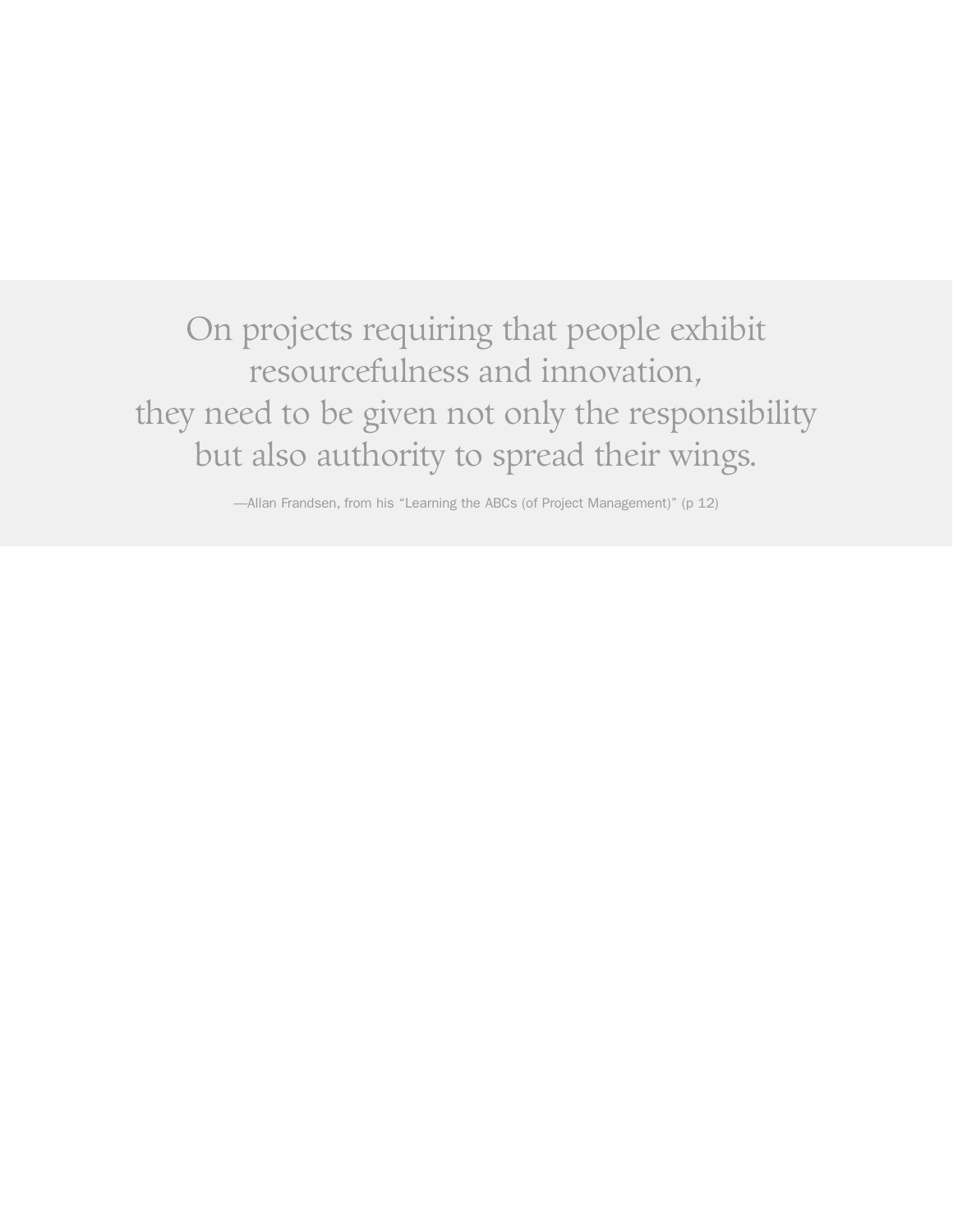# Table of Contents

# **STORIES**

# 6 So This Is Knowledge Sharing

*At the heart of the problem was the review itself. We had tried to cram too much information into only three days* BY SUSAN MOTIL

# 10 Dressing Down

*I was the one taking the notes and so it fell on me to be the one to capture everything that was said* BY HARVEY SCHABES

# 15 A Little Goes a Long Way

*I made observations as we began to work together; one of them was that no attention had been given to the control room where we worked* BY KIMBERLY R. JENKINS

# 17 Thanksgiving Hocus Pocus

*First order of business: Help the client survive the shock. Nobody on our team said anything about "we told you so"* BY CHRISTIAN ZAZZALI

# SPECIAL FEATURE: REFLECTIONS

# 12 Learning the ABCs (of Project Management)

*Of course, a good project manager always knows, at least in general terms, what is supposed to happen next* BY ALLAN FRANDSEN

# FEATURES

# 21 The Project Management Tool Kit

*A good sense of humor rarely seems to be one of the deciding factors in choosing someone to be a project manager* BY W. SCOTT CAMERON

# 24 I Hate Reviews!

*I think there are a host of donut-eaters and coffee-drinkers out there that are professional reviewers* BY TERRY LITTLE

# PRACTICES

# 30 Pragmatic Leadership Advice from Donald Rumsfeld *Rumsfeld's management philosophy is unique and direct, and the best part is*

*he's written it down* BY DOUGLAS R. TEANY

# INTERVIEW

# 26 ASK Talks with Alex McCool

*From Redstone in the '50s to SkyLab in the '90s, NASA pioneer Alex McCool talks about mentoring, methods, and motivation*

ON THE COVER The tower of the Zero Gravity Facility at Glenn Research Center drops 460 feet AL LUKAS

# IN THIS ISSUE • 3 Who Do You *ASK*? BY TODD POST

CONTRIBUTORS • 4

# FROM THE DIRECTOR'S DESK • 5

My Son's Requirements BY DR. EDWARD HOFFMAN

LOOP • 33

Book Reviews

# REVIEW BOARD • 35

# LETTER FROM THE EDITOR-IN-CHIEF • 36

Communicating By Walking Around BY DR. ALEXANDER LAUFER

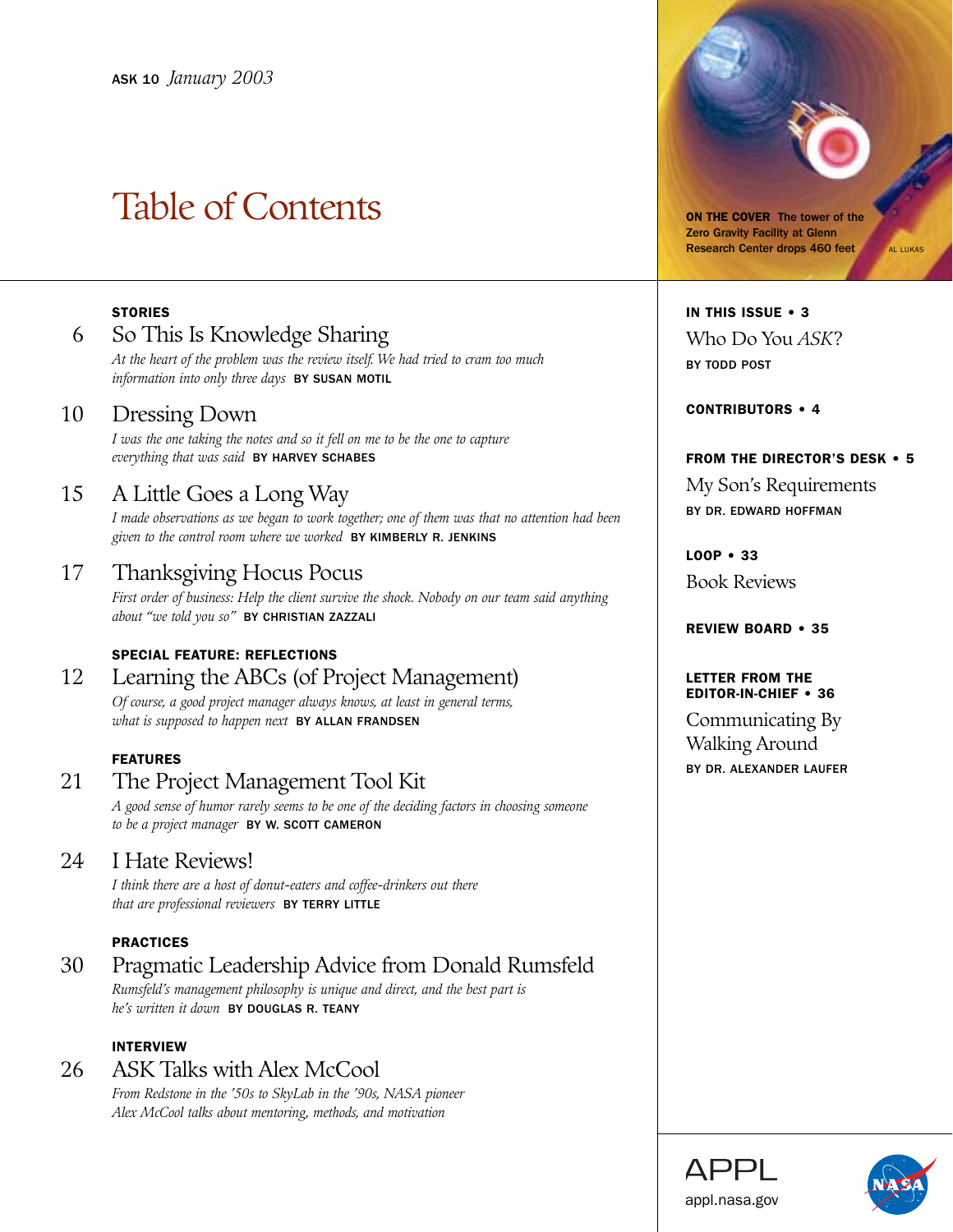# APPL DIRECTOR AND MANAGING EDITOR

Dr. Edward Hoffman ehoffman@hq.nasa.gov

# EDITOR-IN-CHIEF

Dr. Alexander Laufer allaufer@askmagazine.org www.edutechltd.com/NASA/Laufer/index.htm

# EDITOR

Todd Post tpost@edutechltd.com

ASSOCIATE EDITOR Jody Lannen Brady jbrady@edutechltd.com

CONTRIBUTING WRITERS W. Scott Cameron Terry Little

KNOWLEDGE SHARING MANAGER Denise Lee dlee@edutechltd.com

# EDITORIAL ASSISTANT

Michael Derocher mderocher@edutechltd.com

# DESIGN

Hirshorn Zuckerman Design Group, Inc. www.hzdg.com

SENIOR PRINTING SPECIALIST Dave Dixon ddixon@hq.nasa.gov

Please direct all inquiries about *ASK Magazine* editorial policy to Todd Post, EduTech Ltd., 8455 Colesville Rd., Suite 930, Silver Spring, MD 20910, (301) 585-1030; or email to tpost@edutechltd.com.

WELCOME TO THE ACADEMY OF PROGRAM AND PROJECT Leadership (APPL) and *ASK Magazine*. APPL is a research-based organization that serves NASA program and project managers, as well as project teams, at every level of development. In 1997, APPL was created from an earlier program to underscore the importance that NASA places on project management and project teams through a wide variety of products and services, including knowledge sharing, classroom and online courses, career development guidance, performance support, university partnerships, and advanced technology tools.

*ASK Magazine* grew out of our Knowledge Sharing Initiative. The stories that appear in *ASK* are written by the 'best of the best' project managers, primarily from NASA, but also from other government agencies and industry. These stories contain genuine nuggets of knowledge and wisdom that are transferable across projects. Who better than a project manager to help another project manager address a critical issue on a project? Big projects, small projects—they're all here in *ASK*.

I hope you enjoy this edition of *ASK* and will become a regular reader of what I think is one of our most exciting publications about project management.

Arad Affus

Dr. Edward J. Hoffman Director, Academy of Program and Project Leadership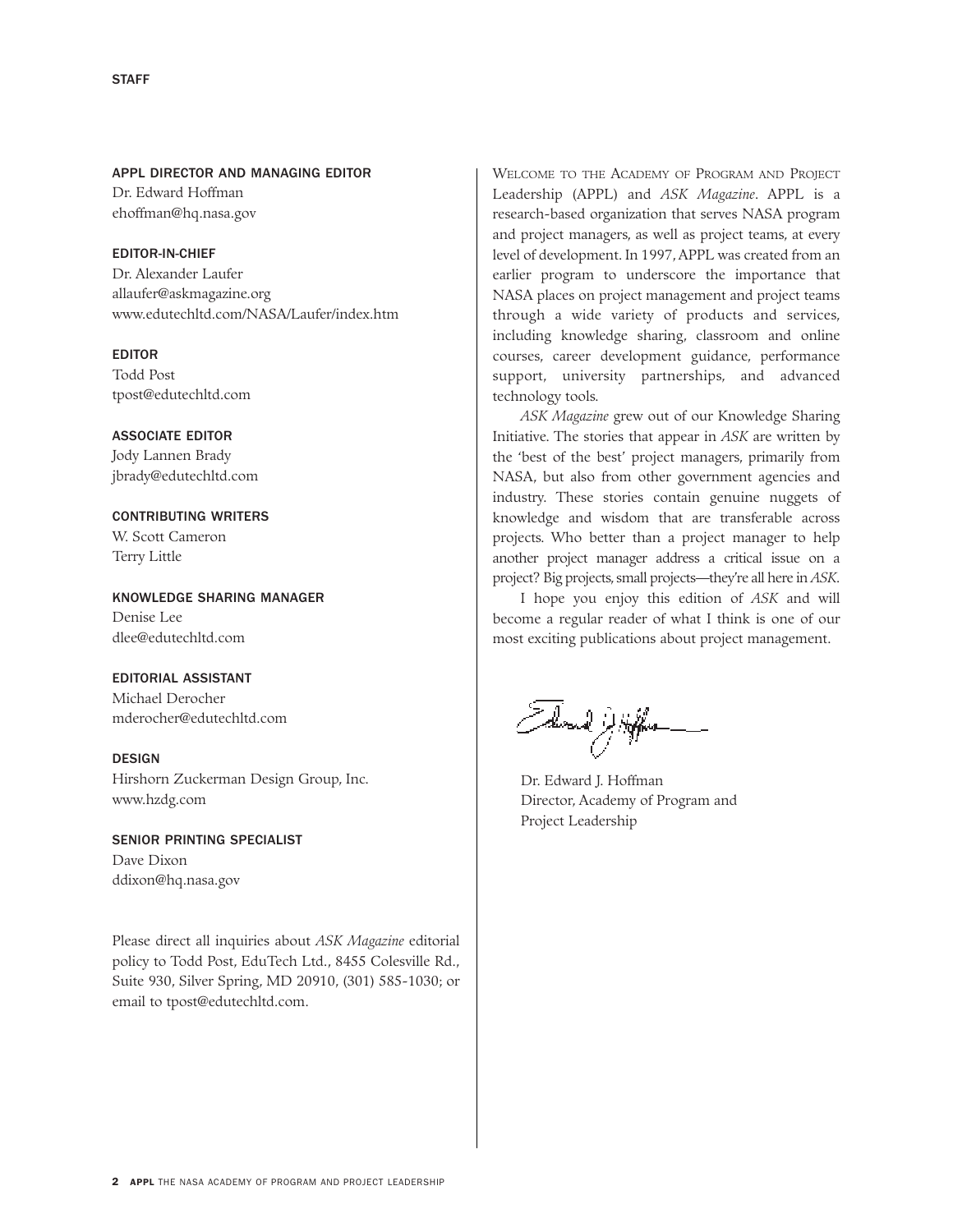# Who Do You *ASK?*

*When we started publishing* ASK *two years ago, we envisioned our readers, largely project managers, learning things from these stories and giving them a try on their own projects*

GLENN RESEARCH CENTER PROJECT MANAGER SUSAN Motil's story, "So This is Knowledge Sharing," emerged out of a phone conversation she had with Marty Davis of Goddard Space Flight Center after reading his story in *ASK* 4 about tailoring reviews. Motil, who was working on a microscope experiment scheduled to fly on the International Space Station, was preparing for a preliminary design review when she ran into the Davis story. I met Sue on a visit I made to Glenn. When I heard how she'd read the story and then called Marty and how he helped her, I asked her to write about it. Fortune shined on me that day. She agreed.

When we started publishing *ASK* two years ago, we envisioned our readers, largely project managers, learning things from these stories and giving them a try on their own projects. Not surprisingly, some of our enterprising readers have sought out the authors to pursue a story further. We know this has been happening, and in this issue we bring you a story by Sue Motil that describes one such case.

When Sue picked up the phone and called Marty, she might not have realized that she was tapping someone with 40+ years of experience at NASA. Marty is truly one of the NASA "gray beards," although the earring he wears he says is no ruse to convince us otherwise. We were delighted when Marty agreed to tell his story. That Sue was able to use *ASK* to learn from Marty is a great example of knowledge sharing in action, and it's an important thing to share with our readers who've wanted to know the impact of *ASK*. This knowledge sharing business isn't just academic. Sue estimates what she learned from Marty saved her approximately \$500,000 on the project. In future issues,

we plan to publish other stories about knowledge sharing, and we'd love to hear from you if you've learned something in *ASK* that you've applied on your projects.

Like Marty Davis, Alex McCool, the subject of our Interview this issue, has over 40 years of experience with NASA. Let me tell you, few interviews I've done for *ASK* have been as enjoyable for me as this one with Alex. It was wonderful sitting in Alex's office at Marshall Space Flight Center and listening to stories stretching the breadth of his career. How often do you get to learn from someone who has personally worked with Werner von Braun? Alex's warmth and generosity are truly as plentiful as his knowledge. We have only mined a fraction of it here, but I'm sure you'll enjoy hearing what he has to say about leading projects and teams.

There are other fine examples of knowledge sharing and knowledge shared this issue, but at the risk of doing anything more than whetting your appetite for what's inside, I trust you'll take my word and plunge in at your own speed. Enjoy the issue, and keep in touch. •

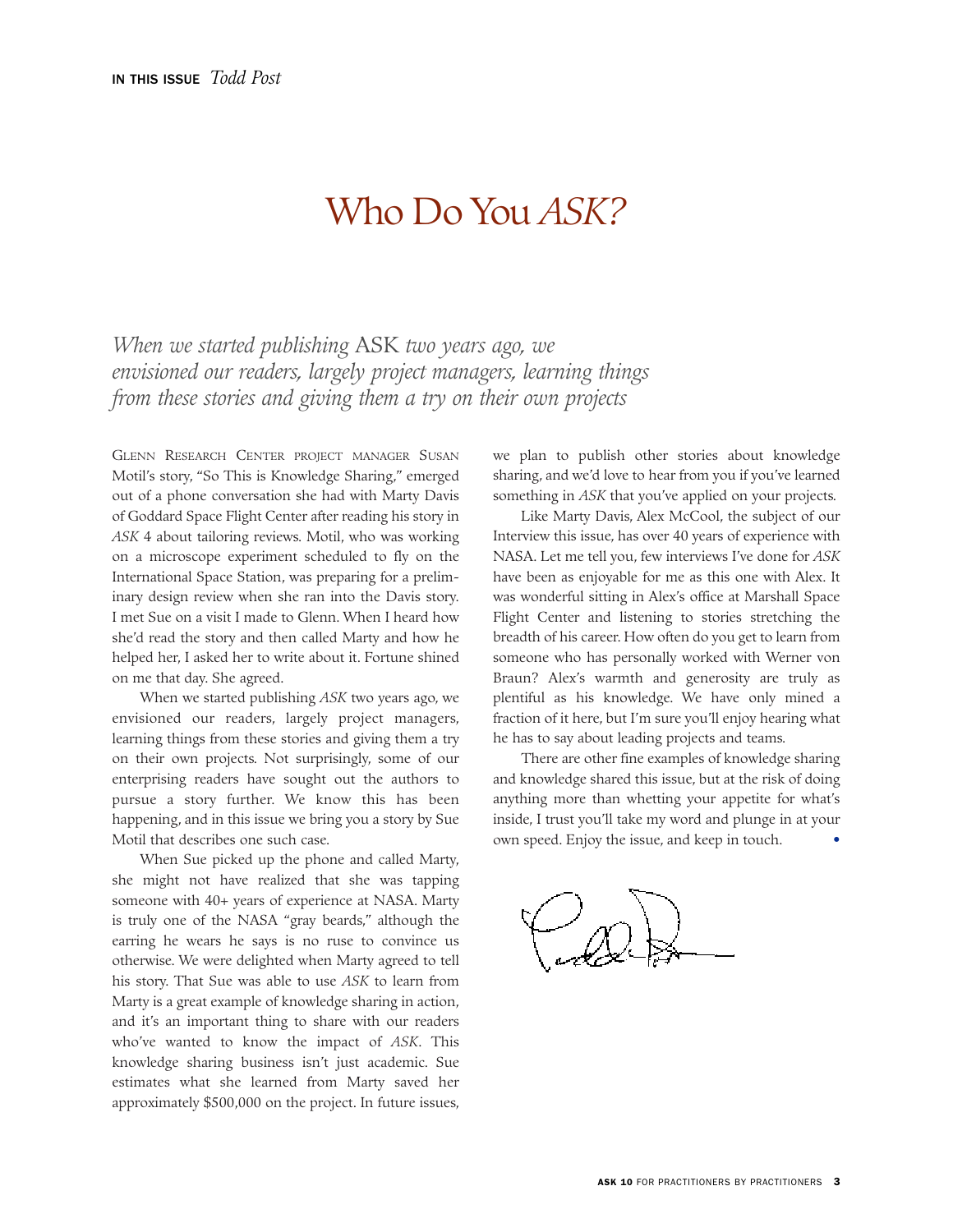W. SCOTT CAMERON is Capital Systems Manager for the Food &



Beverage Global Business Unit of Procter & Gamble. He has been managing capital projects and mentoring other capital management practitioners for the past 20 years at Procter & Gamble within its Beauty Care, Health Care, Food & Beverage and Fabric & Home Care Businesses.

ALLAN FRANDSEN retired from NASA after a 36-year career,



most of it at the Jet Propulsion Laboratory in Pasadena, California, working on space science programs. His last assignment was as Science Payload Manager for the Advanced Composition Explorer mission. During the 1980s he spent four years at the Office of Space Science at NASA Headquarters,

where he managed a number of successful programs.

DR. EDWARD HOFFMAN is Director of the NASA Academy of



Program and Project Leadership. He is responsible for the development of program and project leaders and teams within NASA. Dr. Hoffman develops training curricula, consulting services, research projects and

special studies in program and project management. You can contact him at ehoffman@hq.nasa.gov.



KIMBERLY R. JENKINS began working for NASA at the Kennedy Space Center in 1982 as a Summer Intern. Most of her career with NASA, she has worked in the Payload Processing organizations at KSC, where she served as an experiment test engineer, integration engineer and

the electrical systems lead for the Utilization Program of the International Space Station.

DR. ALEXANDER LAUFER is the Editor-in-Chief of *ASK*



*Magazine* and a member of the Advisory Board of the NASA Academy of Program and Project Leadership. He is also a visiting scholar in the Civil Engineering Department at the University of Maryland at College Park and Dean of Civil and Environmental Engineering at Technion-

Israel Institute of Technology. You may contact him at allaufer@askmagazine.org.

TERRY LITTLE is currently the Director of the Kinetic Energy



Boost Office of the Missile Defense Agency. Before that he was the head of the Air Force's Center for Acquisition Excellence. He is one of the Air Force's most seasoned program managers. He entered the Air Force in 1967

and served on active duty until 1975. In 1997 he was promoted to the grade of SES.

SUSAN MOTIL has been at NASA Glenn Research Center for



13 years, with 9 years in Project Management. Her management experience has primarily been with flight experiments under the Microgravity Science Division at Glenn. She is currently working on the Critical Viscosity

Xenon 2 experiment, scheduled to fly in January 2003, and the Light Microscopy Module, an International Space Station payload.

TODD POST is editor of *ASK Magazine* and works for EduTech



Ltd. in Silver Spring, Maryland. He has written about *ASK* for *KM Review* and *Knowledge Management Magazine.* Contact Todd at tpost@edutechltd.com, and tell him what you think about this issue of *ASK*.



HARVEY SCHABES is currently assigned to the Systems Management Office at the Glenn Research Center. He started his career with NASA in Icing Research, and since then has served in numerous organizations in support of the Space Station Program.

DOUGLAS R. TEANY is an independent consultant working out



of Indianapolis, Indiana. Before launching his own practice, he served as manager of the Program Management Office for Abbott Laboratories' Pharmaceutical Products Division. Prior to joining Abbott Laboratories,

Teany worked as a management consultant for Praxis Management International, a firm specializing in large-scale program and project management.



CHRISTIAN ZAZZALI is a project manager with HITT Corporate Interiors, where he has worked since 1999. He has worked on numerous renovations and build-out projects for a variety of corporate, hi-tech and retail clients. He has received Associated Builders & Contractor's "Excellence in Construction" award.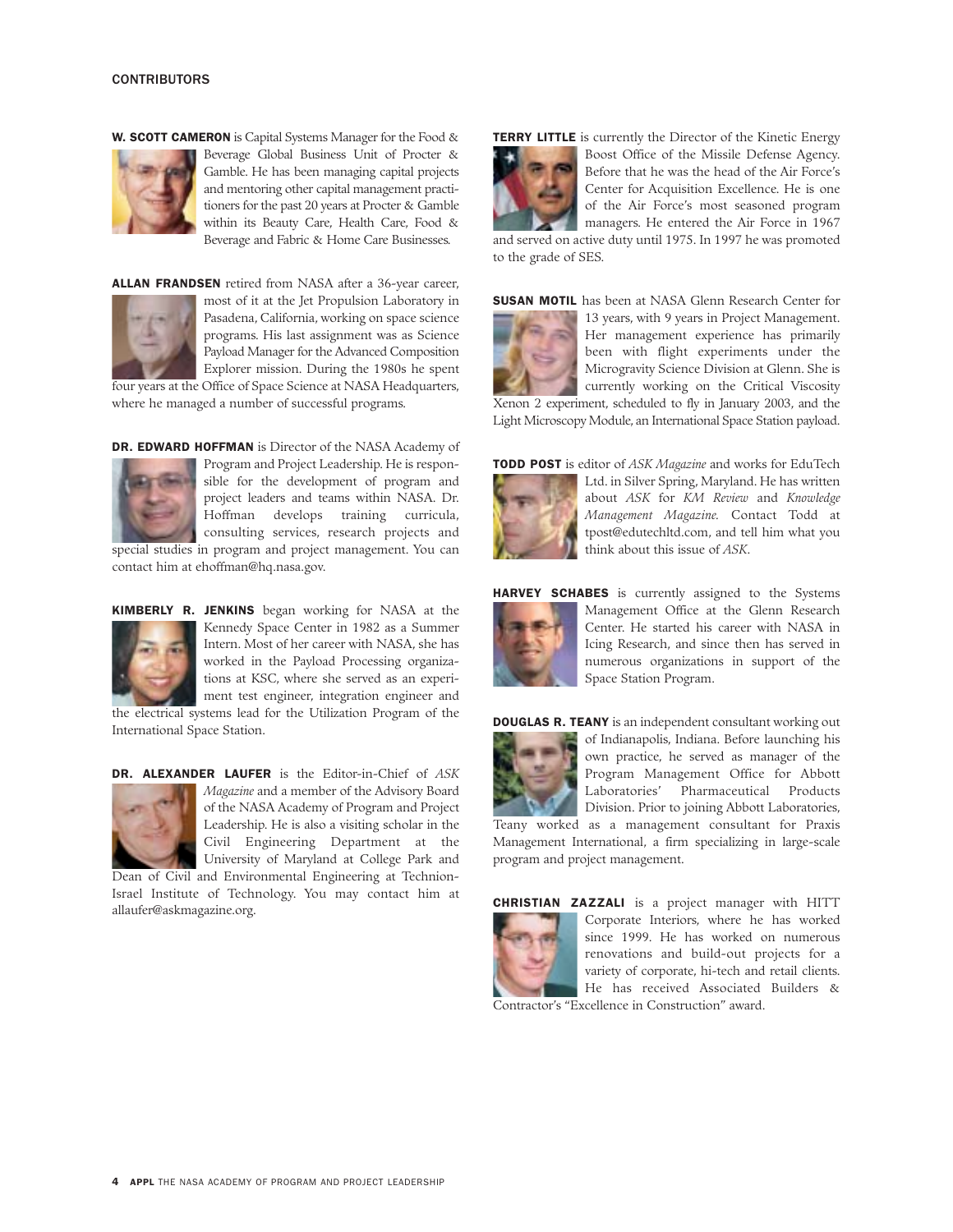# My Son's Requirements

*Despite nearly twenty years experience speaking in public, I am still amazed at the amount of time I spend going over what to say*

GIVING A TALK IS ALWAYS A CHALLENGE FOR ME. RECENTLY, I was reminded of this when I needed to prepare some brief comments in honor of my son Daniel's upcoming Bar Mitzvah. My wife, Dianne, had been active in most of the other aspects of the preparations, and we agreed that I would tackle the

talk. The time was getting close, and I was feeling anxious. Despite nearly twenty years experience speaking in public, I am still amazed at the amount of time I spend going over what to say, even when I know what I want to say.

After a while I decided to rely on my NASA project experience. That is, I decided to ask the customer. I asked

Daniel what he wanted from my talk. Specifically, I asked what his requirements were for a successful speech. He surprised me by responding without hesitation. "Dad," he said, "first of all, be brief; second, don't humiliate me; and third, don't make mom cry."

As I thought about Daniel's requirements, they also provided me with some simple yet powerful messages of learning.

**Be brief ~** It is all too easy to get lost in the message. Project requirement documents mimic the tendency for overload in their attempt to capture the details. Why are we doing the project? You need to be able to briefly and quickly answer this question and communicate to the larger team. For this project, I needed to be clear about what I wanted to get across and avoid the surrounding fluff. I recalled a speech delivered by Winston Churchill at a university graduation. He said to the graduates, "Never give up, never give up, never give up." Then he sat down to thunderous applause. Churchill could certainly get to

the point of a talk. (For other lessons in leadership, just read Lincoln's Gettysburg Address—again, the power of focused communication.)

**Don't humiliate me ~** This made me think of my tendency to occasionally use humor to liven up a presentation. In retrospect, I realized there have been

*Be clear about the goal, but don't get excessive. Trust the process.*

times where my humor may have been at the expense of another. In the book *Lives of Moral Leadership* by Robert Coles, a true leader is one who is concerned about relationships with people from a stand of integrity and respect for the person. Okay, I told myself, don't go for an easy laugh that makes Daniel want to jump into a hole.

**Don't make mom cry ~** I have thought much about this one. I have always valued the importance of bringing screaming passion to any assignment or task. In context, there are times where passion and a will to win can become excessive and blur the basic goals and outcomes desired. Wanting to demonstrate too much emotion can make others uncomfortable, like being around an over exuberant salesperson, or the discomfort that comes from watching an Academy Award recipient just go on and on. Fairly quickly the message gets lost and people start searching for an exit. Be clear about the goal, but don't get excessive. Trust the process. I certainly understood where Daniel was coming from. Too much emotional connection and Mom will cry.

When I asked Daniel for his criteria for a successful talk, I was hoping for an idea about the presentation. As it turned out, I learned several lessons about leadership and about myself. Asking the customer opened up a path of possibilities. •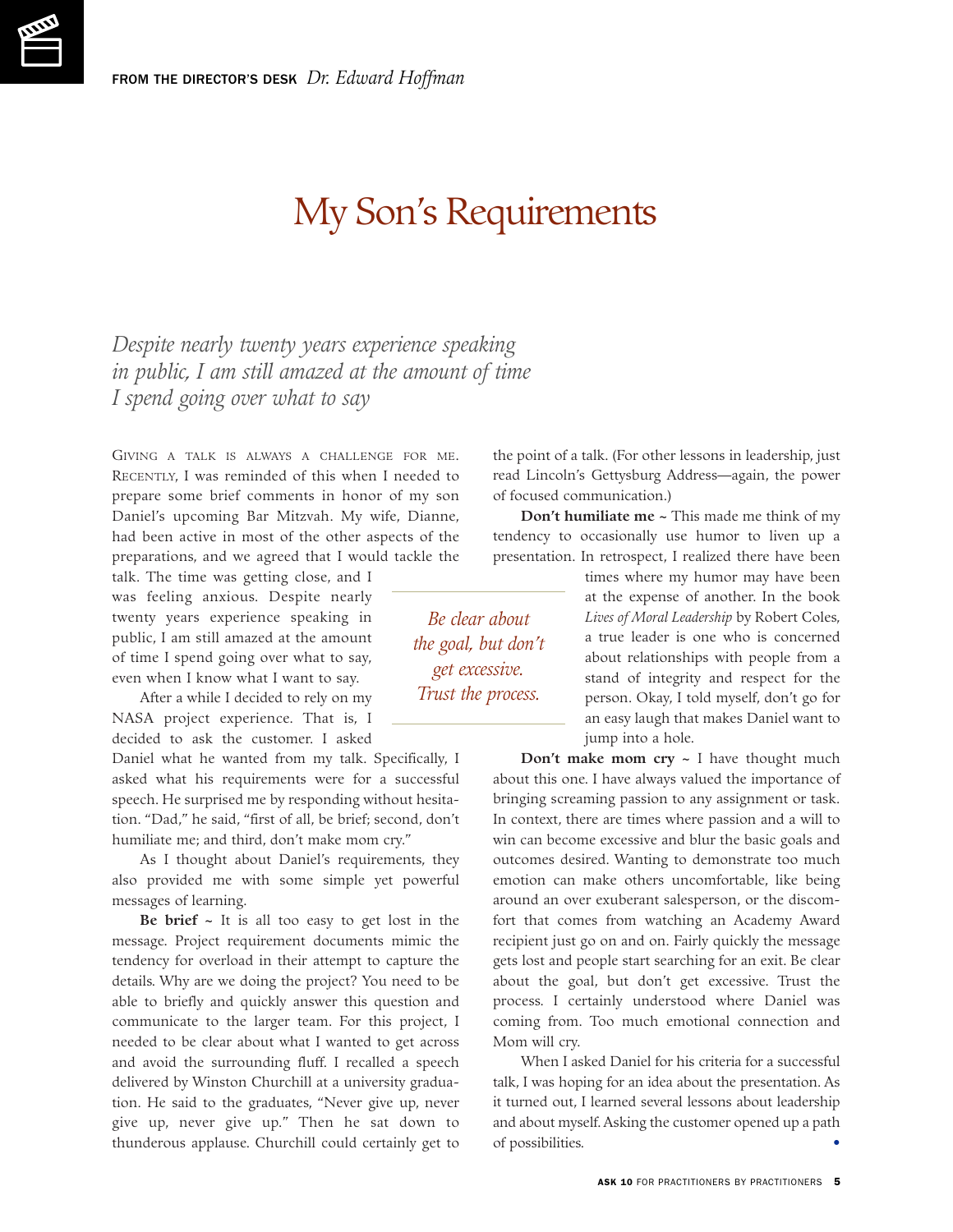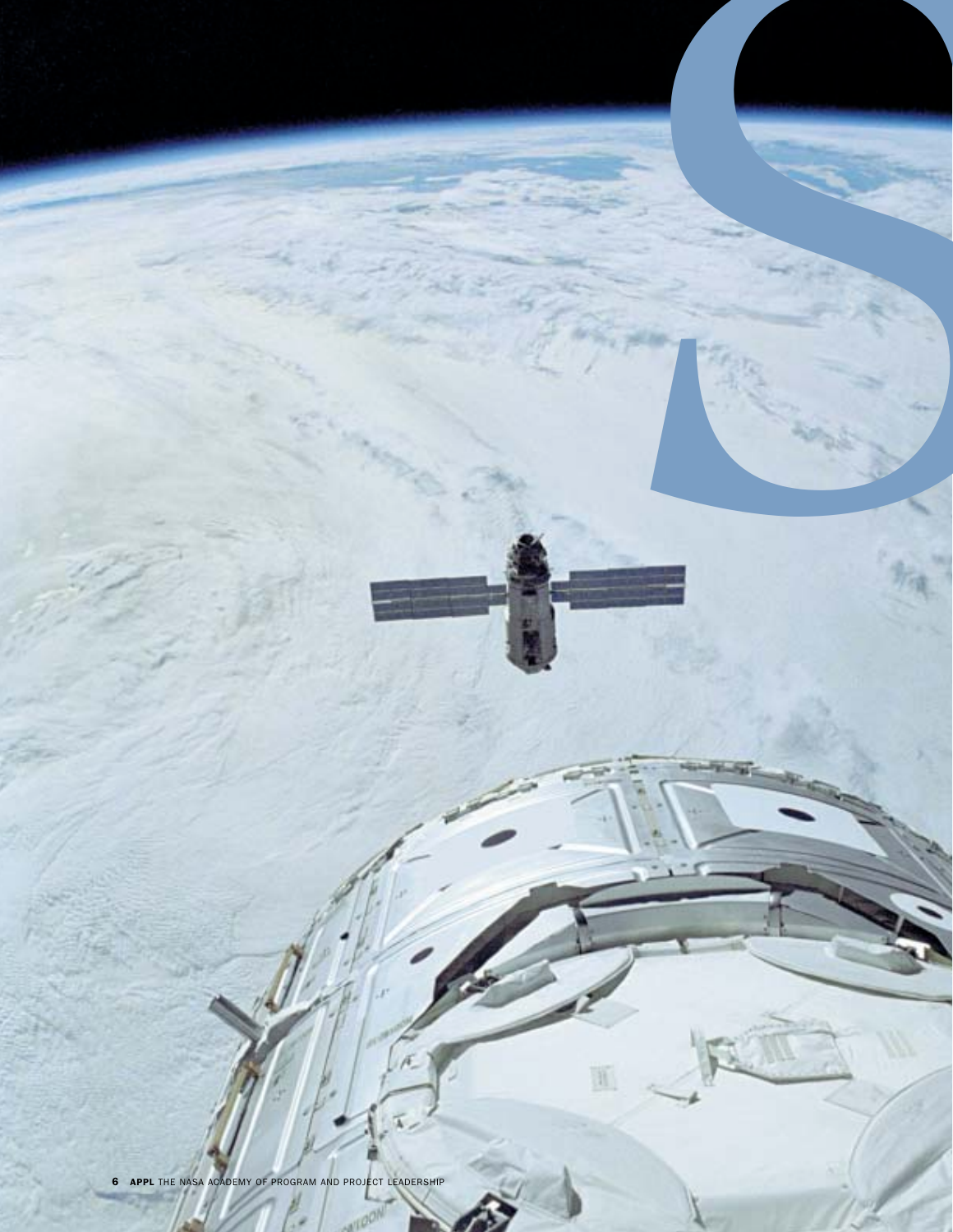# This is knowledge sharing<br>
by Susan Motil<br>
the Concept Review had not gone well, and my entire team was in the dumps.<br>
It took months for three is step feeling, longy about their work and<br>
therefore, the project manager, a *by*Susan Motil

The Concept Review had not gone well, and my entire team was in the dumps. *It took months for them to stop feeling lousy about their work and themselves. Not exactly a fun place to be in for me, the project manager, as we headed into the next review.*

*At the heart of the problem was the review itself. We had tried to cram too much information into only three days. The review panel was inundated with so much information that by the end of the process, anyone—no matter how well they understood the project—would be cross-eyed. Detailed followup questions during the presentation pushed the review into overtime, and no one ever had the opportunity to talk with the expert engineers about the particulars of the project.*

*I told my supervisor that I would like to have some control over how the next review was done. She was supportive. She saw how poorly the Concept Review had gone, and the impact it had on the team's morale. We all wanted to make our Preliminary Design Review better for everybody, both project team and reviewers.*

OPPOSITE The Russian-built Zarya nears the Space Shuttle Endeavour during the carefully choreographed dance before their rendezvous.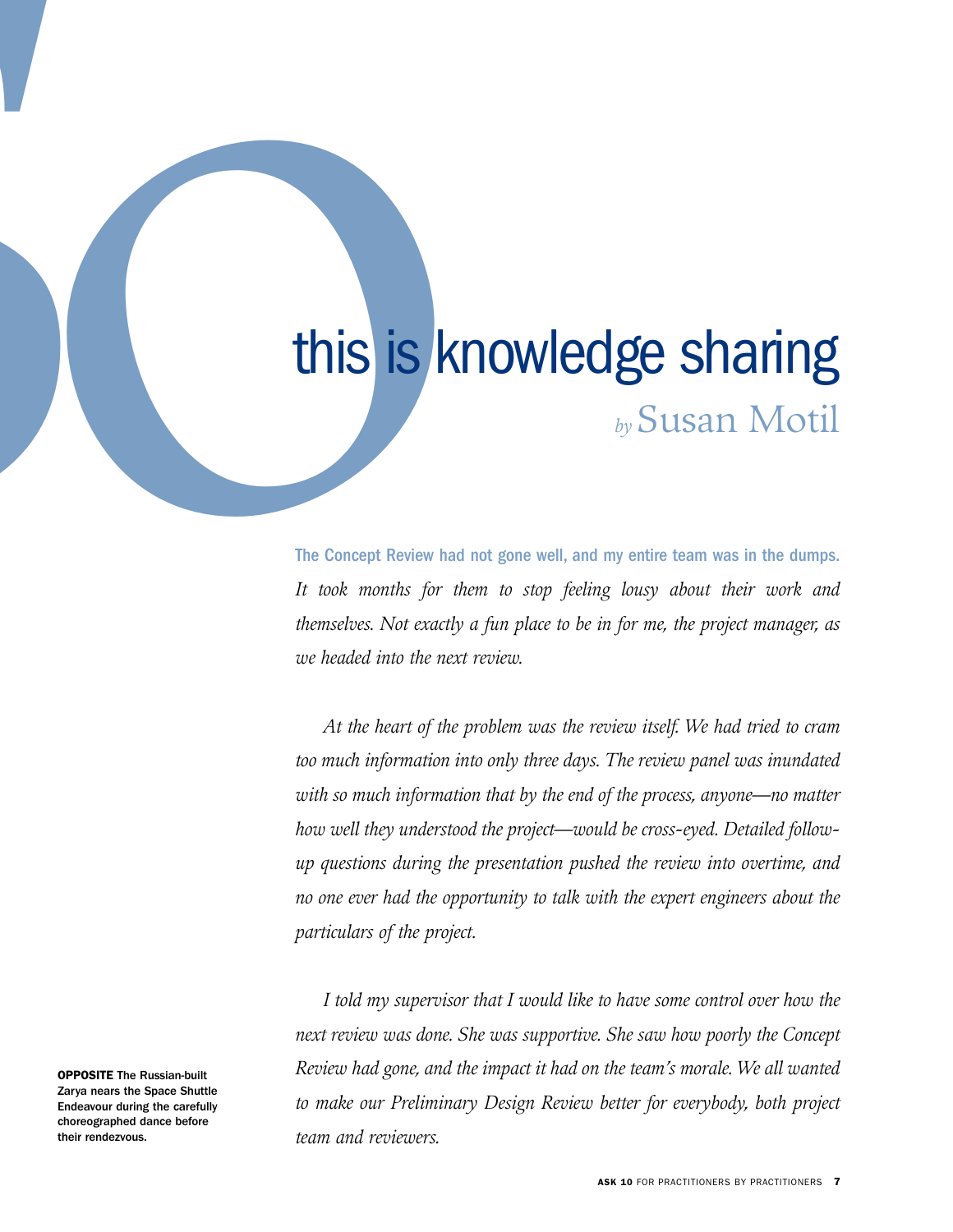# *ASK***ing the right person for help**

A couple of weeks later, my supervisor came to me and said, "Read this article and let me know what you think." It was a story in ASK Magazine about reviews by Marty Davis, a project manager at Goddard Space Flight Center. I read the article and thought I could apply his concepts to my project, so I gave him a call to get more information and to discuss my ideas with him.

I got hold of Marty in his office and told him what had happened with our review. "Well, you don't want that," he said, laughing. I pitched some ideas, and he listened and told me what he had done to improve the

# I firmly believe that a review should be beneficial for both the panel and, **"**

reviews on his project. He affirmed my own feeling that the project manager has to be involved in the selection of the review board. This doesn't mean that the panel is going to be less independent, or that you're trying to hide a problem. It means that you're looking for particular expertise. He encouraged me to be forceful. "This can best be handled by presenting the benefits to making this change," Marty told me. And so that is what I did. **nore importantly, the project.**<br>Views on his project. He affirmed my own feeling<br>at the project manager has to be involved in the

### **Taking charge**

Following Marty's lead, I asked for input before assembling the new review board. I called around, and I got wonderful support from management. My supervisor began looking around for potential reviewers, as did my program manager.

My program manager identified the person who ended up being chair of the review board. I called and spoke with him to find out if he was interested in working on the board. He had more than 25 years of experience with hardware similar to my project. He understood what it took to take a flight project from concept to design and through development. I told him how much this would mean to our team to have him as the chair, and he said he would be delighted.

I went back to my division chief and said, "Here's the charge to the review panel. This is what they are going to review, and here are the reviewers." He looked at my review plan and was pleased with the results. I wanted a panel with handpicked expertise and management approval, and that's what I got.

Taking another page out of Marty Davis's playbook, I decided to be flexible and try to think of new ways to streamline things. I didn't plan to do things exactly like Marty had. His project was orders of magnitude larger than mine. Mine was a microscope, and his an entire satellite. What I liked about his approach, and what I thought I could adapt to my own project, was what he did at the system level. He kept the system level review focused on the higher order issues. If the review panel had subsystem questions, sure they could ask them, but if the questions started to get too detailed, then Marty stepped in and said, "Let's have a one-on-one about this tomorrow."

I tailored my review similarly in that I had two sets of reviews, one for each subsystem, and then one for the system. It was amazing how well it worked. At the subsystem level, I blocked out two weeks of time and tried to keep it as informal as possible. It was formal from the standpoint that there was an attendance sheet, a written report, and a presentation at the system level, but it was informal once the reviewers got into the room. They would come in and sit around a table and have a dialogue with the engineers. The engineers could show the reviewers hardware, show them test data, and the reviewers could ask anything they wanted. At the system level, the reviewers stayed focused during the presentation, and had the subsystem review reports as additional data. The second day was reserved for reviewers to discuss detailed questions with the technical experts.

# **Reviewing the reviews**

I firmly believe that a review should be beneficial for both the panel and, more importantly, the project. A crucially important aspect of the project life cycle is the independent evaluation of a project's readiness to proceed to the next phase. Reviews should be looked upon as an opportunity, not a dreadful experience.

Having the right reviewers on the panel is important, but I can't emphasize enough the importance of one-on-one communication. It was Marty's experience that Requests for Action (RFAs) are often written because of a basic misunderstanding on the part of the reviewer. One-on-one communication can reduce that risk. If we can get reviewers to understand our position and if they still disagree with our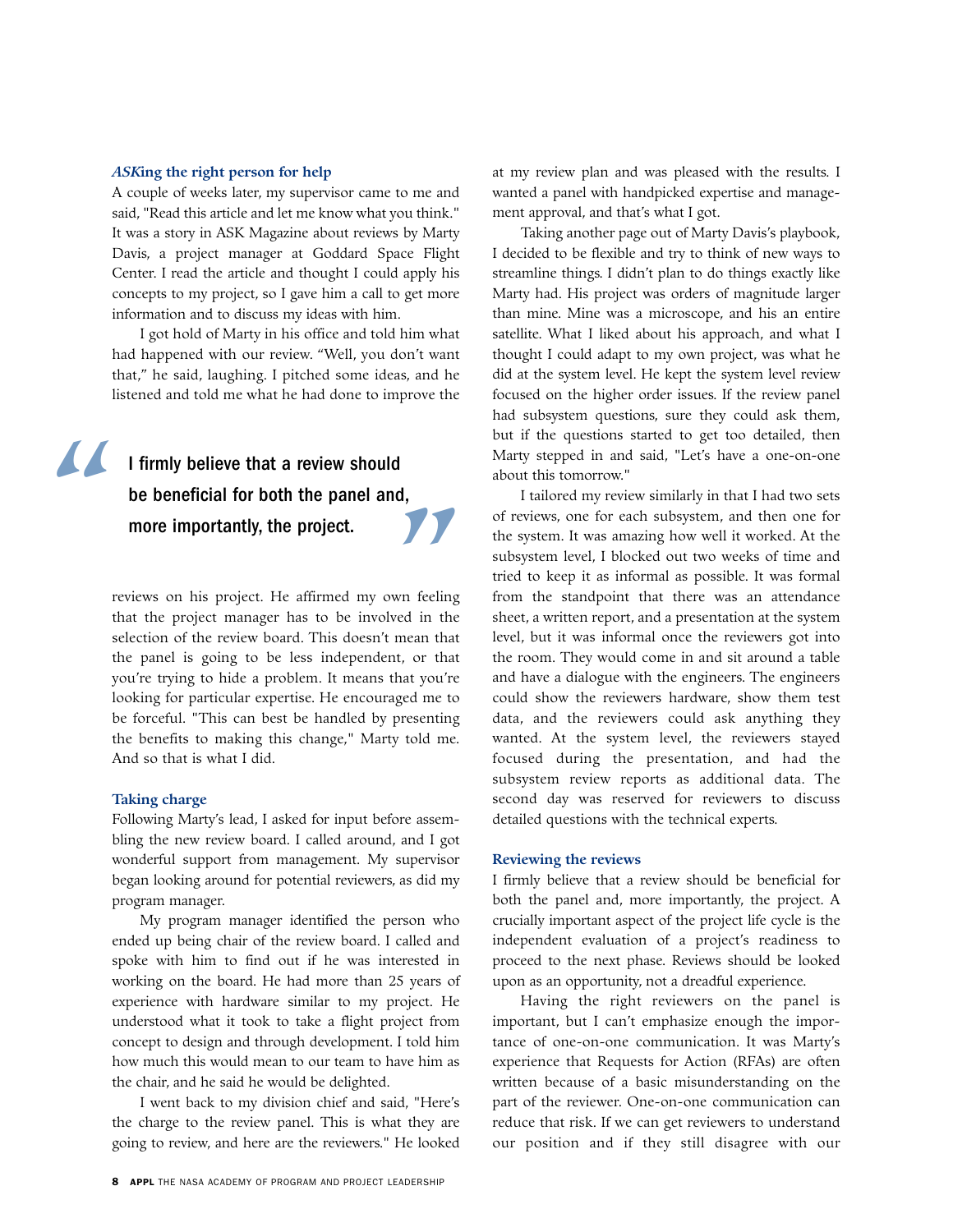

Astronaut Mae Jemison is shown here in 1992 using a microscope onboard the Space Station.



Knowledge sharing goes orbital: The U.S.-built Unity module and the Russian-built Zarya were joined during a December 1998 shuttle mission.

approach, then fine, write the RFA, but first let both parties come to an understanding of the issues. Additionally, if there is an issue, reviewers' recommendations can be discussed and understood by the project team at the time of the review.

Addressing an inappropriate RFA is a waste of my time, a waste of the engineer's time, and a waste of the reviewer's time. The review board did write RFAs, but many others were not written because of

# Saving half a million dollars is<br>**hardly** something to shrug off.

the one-on-one sessions with the technical people on the project. With every comment that the review panel made, they gave us valuable suggestions. The whole board, by the way, recommended that we go forward with the design. **hardly something to shrug off.**<br>
For the sessions with the technical people on<br>
ject. With every comment that the review

We spent a significant amount of time and effort dealing with the RFAs from the first review. The second review, by comparison, was much more streamlined and effective.

I estimate that the first review cost the project

\$700,000. The second review about \$200,000. Reviews are expensive and time consuming—but they should also be beneficial. If you can refine the process and tailor it to best serve your system, your project will reap benefits. Saving half a million dollars, after all, is hardly something to shrug off.

## LESSONS

- People within large organizations have probably already dealt with problems similar to the problems that you face; you can save time and money by taking advantage of that experience and knowledge.
- Knowledge sharing by mentors can empower less experienced managers who would otherwise not challenge the status quo.
- Reviews should encourage joint problem solving rather than just reporting. To accomplish this, ensure that the review process is viewed as feedback from independent and supportive experts.

### **OUESTION**

*The review process has two objectives: control for external stakeholders and internal sponsors; and learning by providing real-time feedback to the team. How can you share this learning with the rest of your organization and not intrude on the intimacy that exists between the reviewers and the project team?*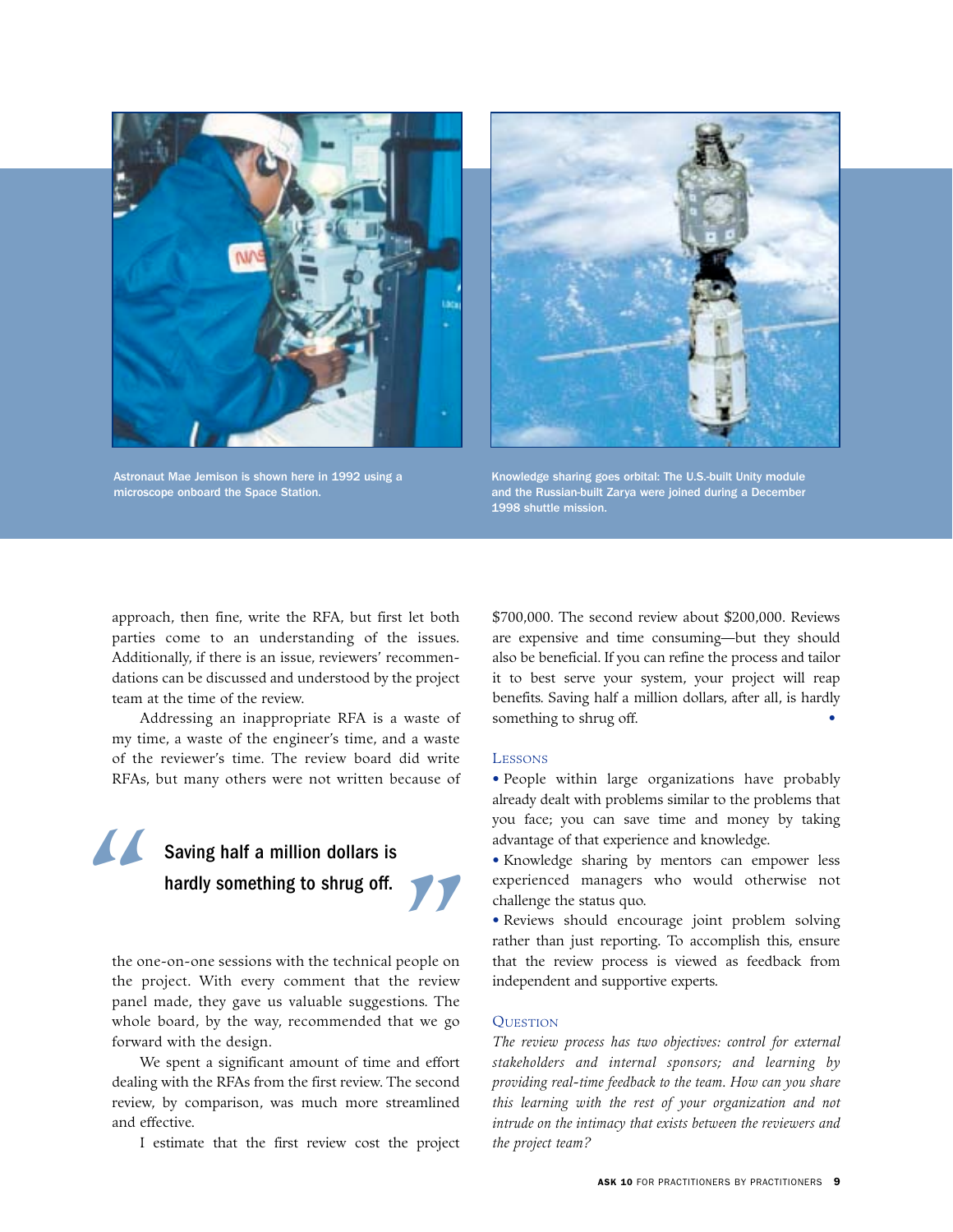DRESSING DOWN

> IT WAS EARLY IN MY CAREER AT NASA, and I was a relatively junior engineer. I hadn't interfaced much with teams from NASA centers other than my own, Lewis, or what is now called the Glenn Research Center. I was part of a team working on the development of the architectural control documents (ACDs) for Space Station, and we had to do quite a bit of work with the Marshall Space Flight Center. There were several contentious issues between the Lewis delegation and the Marshall delegation on how these documents should be developed. There was a lot of "do it my way; no, do it my way."

At one long and intense meeting, we reached some small agreements that needed to be documented. I was taking the notes and so it fell on me to capture everything that was said. As the meeting ground on, some people from Marshall worried that their points of view wouldn't be documented accurately. They started to **by Harvey Schabes** wonder out loud, "Is Harvey going to get it right?"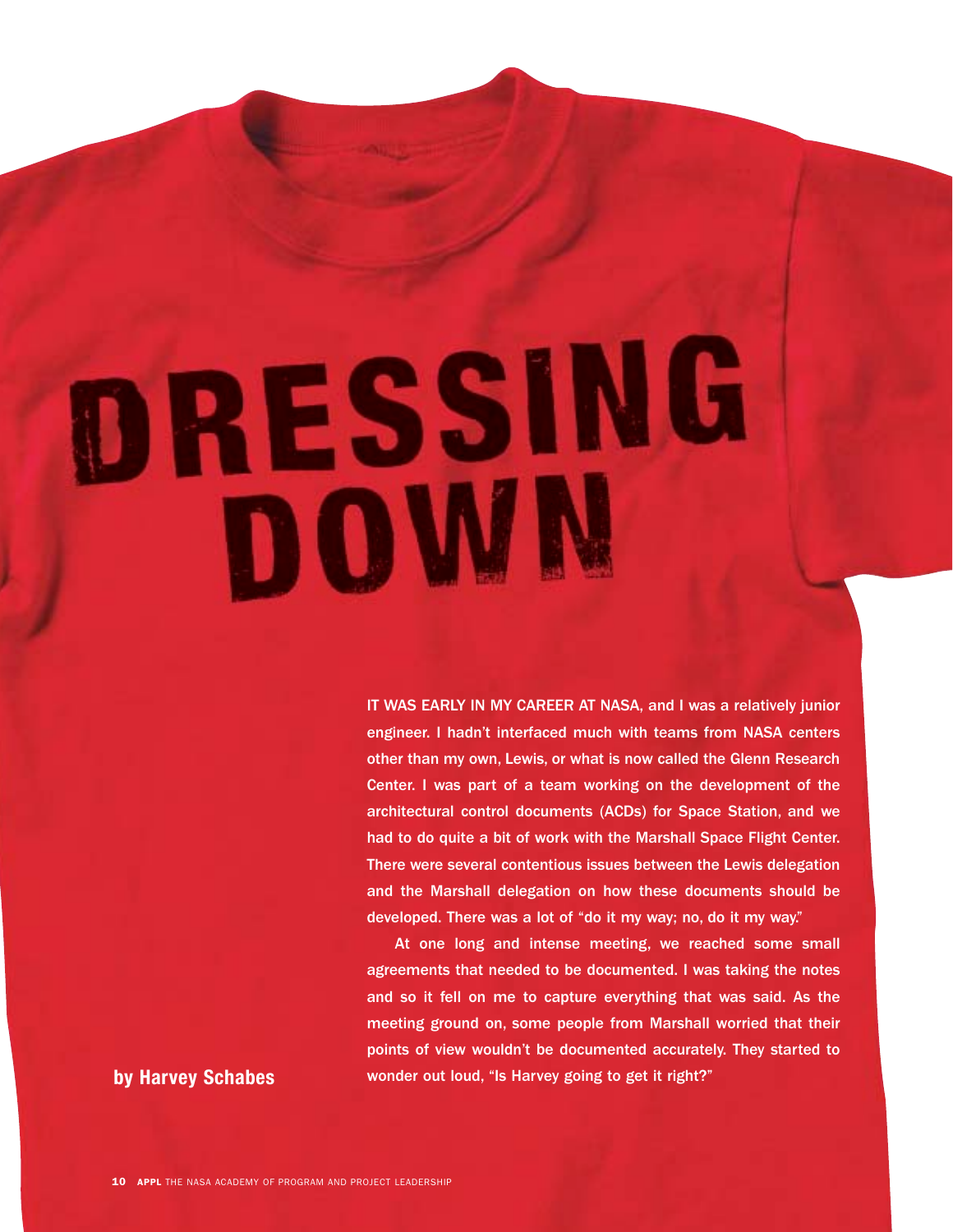"Trust me, I will get it right," I said, and so it became a running joke. Every time the Marshall group worried

> out loud about being quoted accurately, I had to look them in the eye and say, "Trust me." Probably the last word anyone said at that meeting was, "Well, I guess we will have to trust Harvey then."

"Don't worry, he'll get it right," the other people on the Lewis team reassured them.

After the meeting I went back to my office to try to pull it all together and to honor the "trust me" promises I had made.

At the next meeting with the same contingent from Marshall, the head of their delegation, the project manager, started things off by saying, "In honor of Harvey's trustworthiness, we want to present him with this small token of our appreciation." She stood up and held up an oversized tee shirt with "Trust Me" printed on the front. I wore the tee shirt for the rest of the day, which got quite

a laugh, and I would like to think the Marshall-Lewis relationship took a turn for the better.

I have to give a lot of credit to that project manager for bringing in the tee shirt. In the heat of difficult and sometimes painful negotiations, a little bit of comedy can go a long way towards saying, "let's see if we can't remember that we're all on this project together." I think, as a result, we did trust each other a little more. It also gave me confidence in my ability to deal with other organizations, and that was something I certainly needed as time went on.

## A different time, a different style

A couple of years later, I was again working on Space Station ACDs. I put together a proposal that some people liked and some people didn't. During a series of meetings, I remember at times feeling as though I was the only one on my side of the table. There was one senior manager who felt that I was sticking my nose in places it didn't belong. He liked the status quo and made no secret of his distaste for what I was trying to do.

Still a relatively junior engineer at the time, I began to question my own convictions about what I was proposing. Did I have what it takes to see this through to the end? This all came to a head one night when I was checking into a hotel in the Washington, D.C., area for a meeting at NASA Headquarters. Lo and behold the senior manager

with whom I had clashed was checking into the same hotel at the same time. I am a person of relatively small stature, i.e.

# They started to wonder out loud. "Is Harvey going to get it right?"

short. This person was easily a foot taller, or at least he seemed to be a foot taller, and easily a hundred pounds heavier. He heard my name at the check-in counter, and he turned to me and, huffing and puffing, or at least that's my memory of it, put his hand on my shoulder and said, "You're that guy messing around with the ACDs."

"Hello," I said, meekly. "Yes, that's me." I think I was expecting him to put his hand on my head and squash me down into the floor. We chatted for a half-minute maybe, and then we each went our separate ways.

A couple of weeks later, we had the meeting where I was going to roll out my plan to a group of senior managers. I worried that this guy was going to be sitting around the table and, since he hadn't succeeded in crushing me the last time we met, he was going to lose no time in getting to it now.

The night before the meeting I recalled the "Trust Me" tee shirt, and how we were able to defuse tensions with a little bit of humor. Next morning, just hours before the meeting, I went out and got a red tee shirt with bold black letters on the front that said, "Yeah, I'm the guy messing around with the ACDs." Before showing my first slide, I held up this tee shirt in front of all the senior managers. Everyone laughed and for me it created a comfort zone to get into my presentation and speak with confidence.

Whenever I do public speaking, I always aim to make people smile. I've always found it easy to crack jokes and be funny. I never imagined it would pay off so importantly in my professional life. •

# LESSONS

• Smiles and laughter reduce stress. They also renew energy and trust in ourselves and others.

• A characteristic of any good project manager is his or her willingness to challenge the conventional way of doing things. Use whatever tools you have available, including a sense of humor.

# **OUESTION**

*Do you have examples of how you learned from experience, especially examples that challenged the status quo?*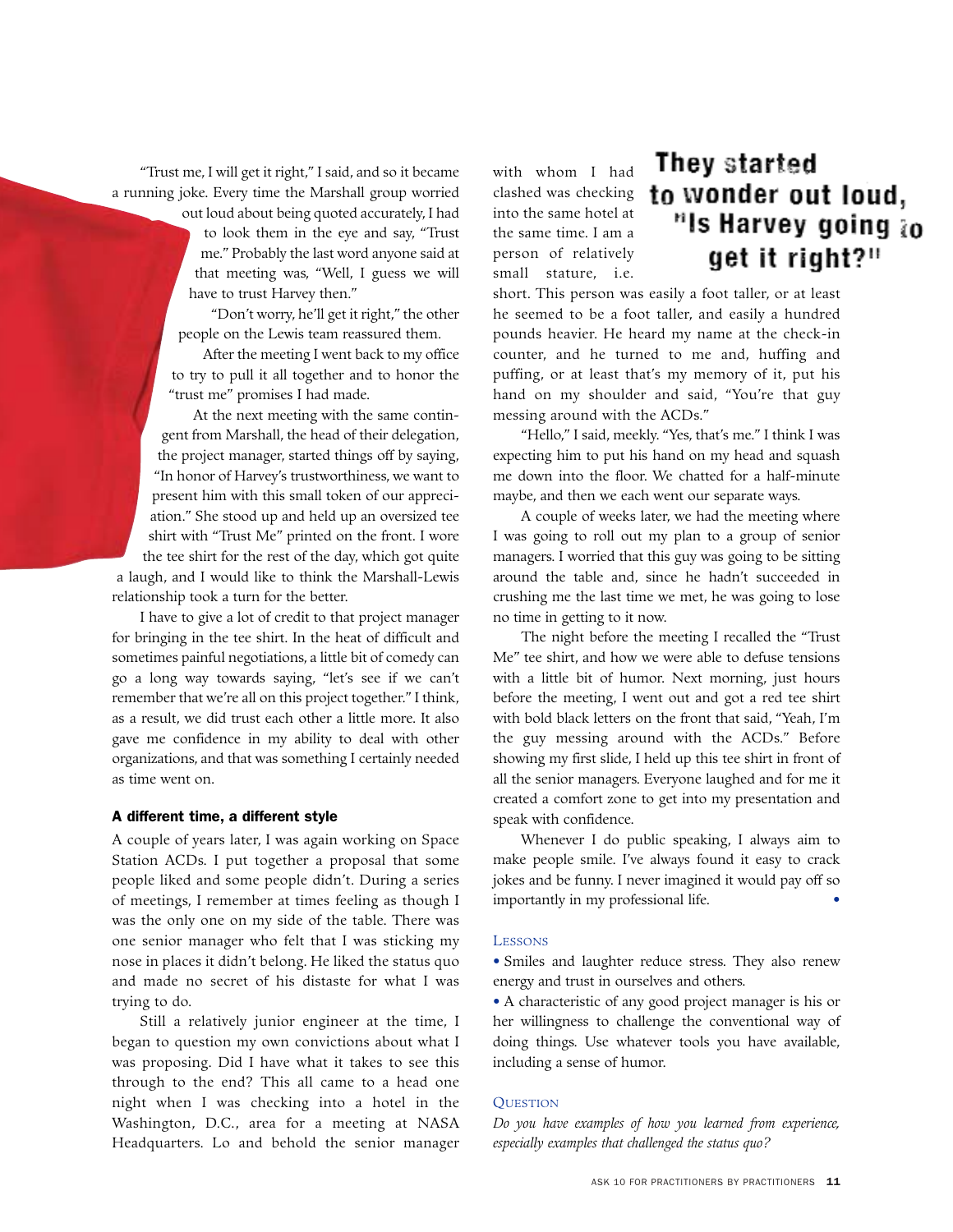*Tranquility is probably an overstatement, but in running a project, I have always tried to anticipate problems and take appropriate action to head them off*

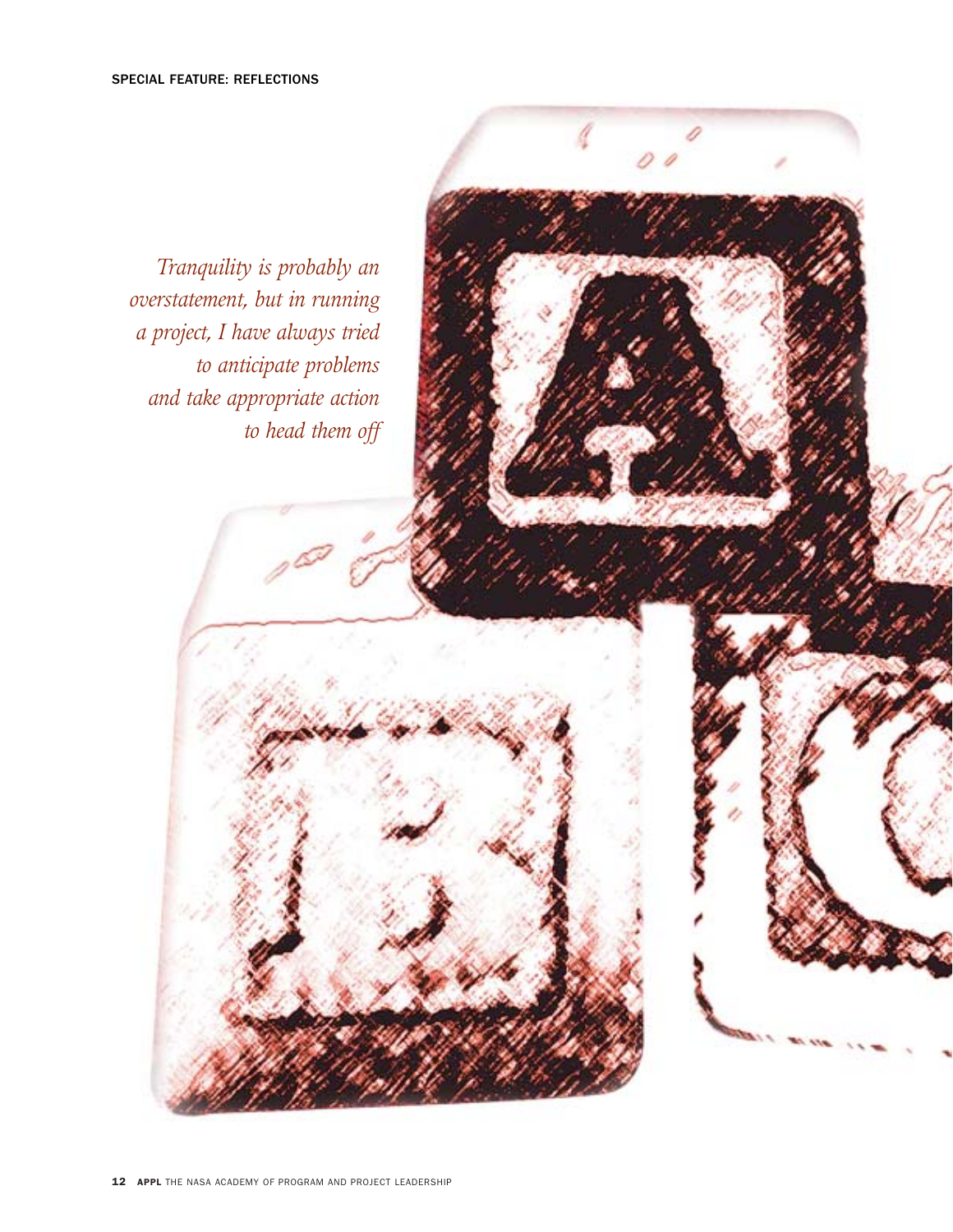# Learning<br>the ABCs (of Project Management)



# BY ALLAN FRANDSEN

TO LEAD A PROJECT EFFECTIVELY, ONE HAS TO ESTABLISH AND maintain the flexibility to take appropriate actions when needed. Overconstrained situations should be avoided. To get on top of matters and stay there, a manager needs to anticipate what it will take to successfully complete the job. Physical and financial resources, personnel, and management structure are all important considerations. Carving out the necessary turf up front can make a world of difference to the project's outcome. After the "what," "where," and "when" of a project are nailed down, the next question is "how" to do the job.

When I first interviewed for the job of Science Payload Manager on the Advanced Composition (ACE) Explorer mission, Dr. Edward Stone (ACE Principal Investigator) asked, "Al, give me an idea of your management style."

It was a question I had not considered before. I thought about it for a few seconds and then answered, "Well, the first descriptive term that comes to mind is the word 'tranquility'."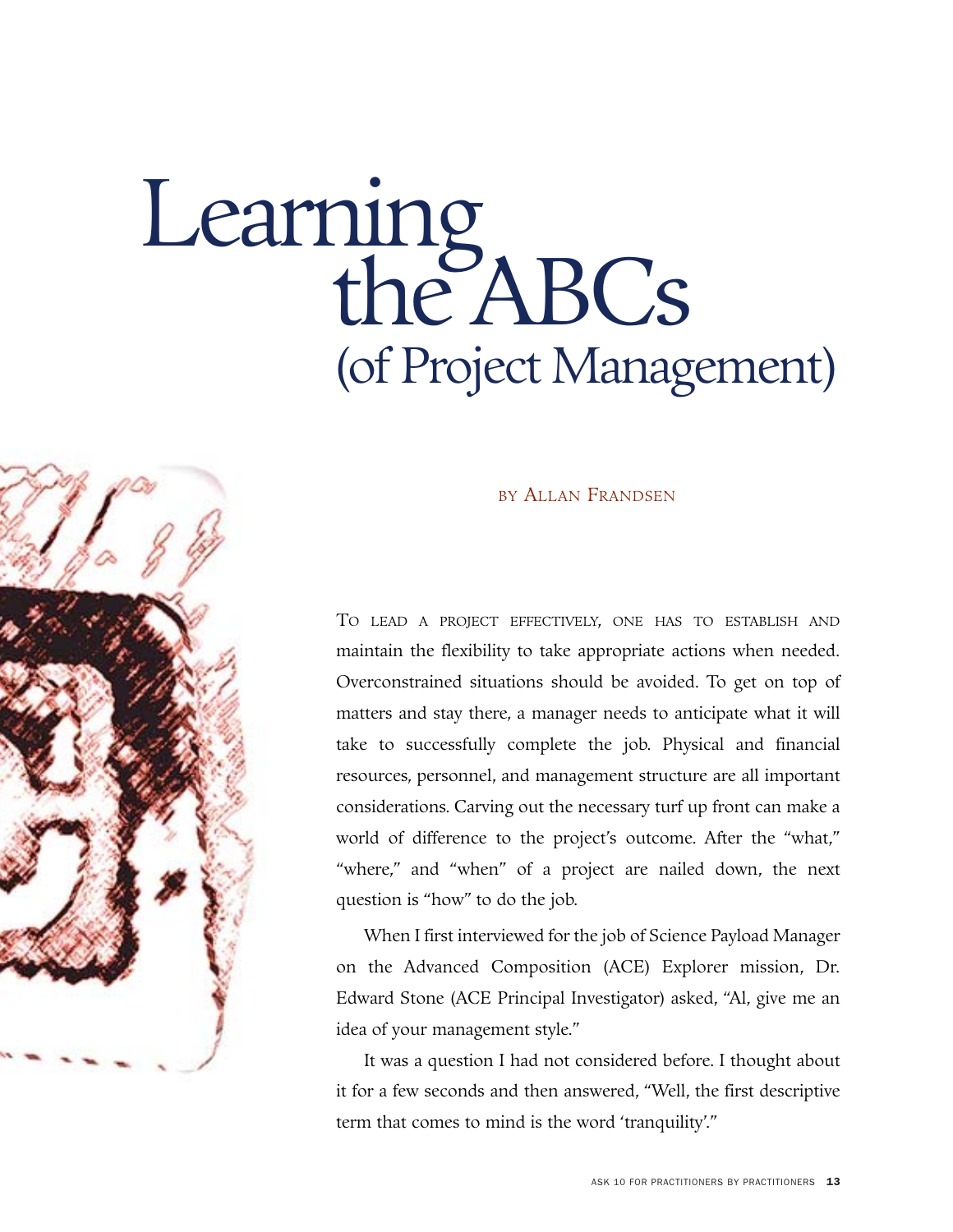That seemed to startle him. So I added, "I guess what I mean is, that if the situation is tranquil and the project is running smoothly, then I've anticipated all the problems and taken necessary actions to head them off."

He then asked: "Have you ever reached this state?"

"No," I admitted, "but I strive for it." That seemed to satisfy him because I got the job.

Tranquility is probably an overstatement, but in running a project, I have always tried to anticipate problems and take appropriate action to head them off.

I once told Dr. Stone that if I had to write down the ABCs of project management, "A" would signify Anticipation. But it is not just a planning activity

that needs to take place at the beginning. It is an ongoing thought process that reviews plans over various time intervals. A manager needs to work all the time to avoid losing control of events and operating only in the reactive mode. Putting out forest fires, being under the gun or behind the 8-ball—these are expressions we are all familiar with. To avoid being in one of these situations, there needs to be a frequent assessment of the current status, and reflective thinking about what could happen next. Of course a good project manager already knows, at least in general terms,

what is supposed to happen next. But all too often it doesn't happen that way. So what are the alternatives? Are there sensible work-arounds? What can I do now to lay the groundwork or facilitate matters should something go wrong? These and other questions make up the ongoing process of anticipation. And because it is an ongoing process, the "A" in the ABCs of project management could just as well stand for Anticipate, Anticipate, Anticipate,....

One of the important activities at the start of any project is identifying and recruiting the staff necessary to do the job. One should always try to sign up the best, mutually compatible talent available. In this process, and until charisma transplants become available, it helps if the manager is inherently excited about the project. Exuding enthusiasm can become contagious, and it goes a long way toward recruiting the best people. With the right team in place, the manager's job is likely to have fewer day-to-day problems, as well as being less stressful

than it otherwise would have been. Hence, it is well worth the effort up front to carve out the time, and generate the enthusiasm, to Build a Good Team, the "B" in the ABCs of project management.

Once a project is up and running, a manager needs to establish and monitor channels of information flow. The manager needs to foster communications between and among participants. You cetainly don't want to hear of a problem being excused by such statements as "I didn't know I was supposed to . . .," or "I didn't know that what he was doing was incompatible with . . .," etc. And of course there are always peers as well as upper management who need to be apprised of what is

> going on. In the absence of sufficient information, they could well form a wrong opinion of the current state of affairs. Or worse yet, undertake counter-productive actions based on invalid conclusions. A busy manager doesn't need any counter-productive "help" by well-intended colleagues. So the best defense is a good offense. Take the time to communicate upwards, downwards, and sideways. Communicating is the "C" in the ABCs of project management.

> Now there is also an "s" at the end of the ABCs of project

management. Does that have any significance? Well I would say that despite your best laid plans and ongoing attention to the job, the situation can turn to manure in a hurry if a personnel matter arises. So Sustaining this prized team you have recruited has to be an important part of a manager's job as well. Sustaining the team includes recognizing their accomplishments, and arranging the job so they find it satisfying. Conversely, a heavy handed management style can be the death knell to a team member's feeling of personal responsibility for success. On projects requiring that people exhibit resourcefulness and innovation, they need to be given not only the responsibility but also authority to spread their wings. Constructive criticism may be called for at times. But that is different from punishment. For research & development in particular, ongoing attention needs to be paid to supporting the team. Sustain the Team concludes the ABCs of project management.



*Of course a good project manager* 

*already knows, at least in general terms, what is supposed to happen next.*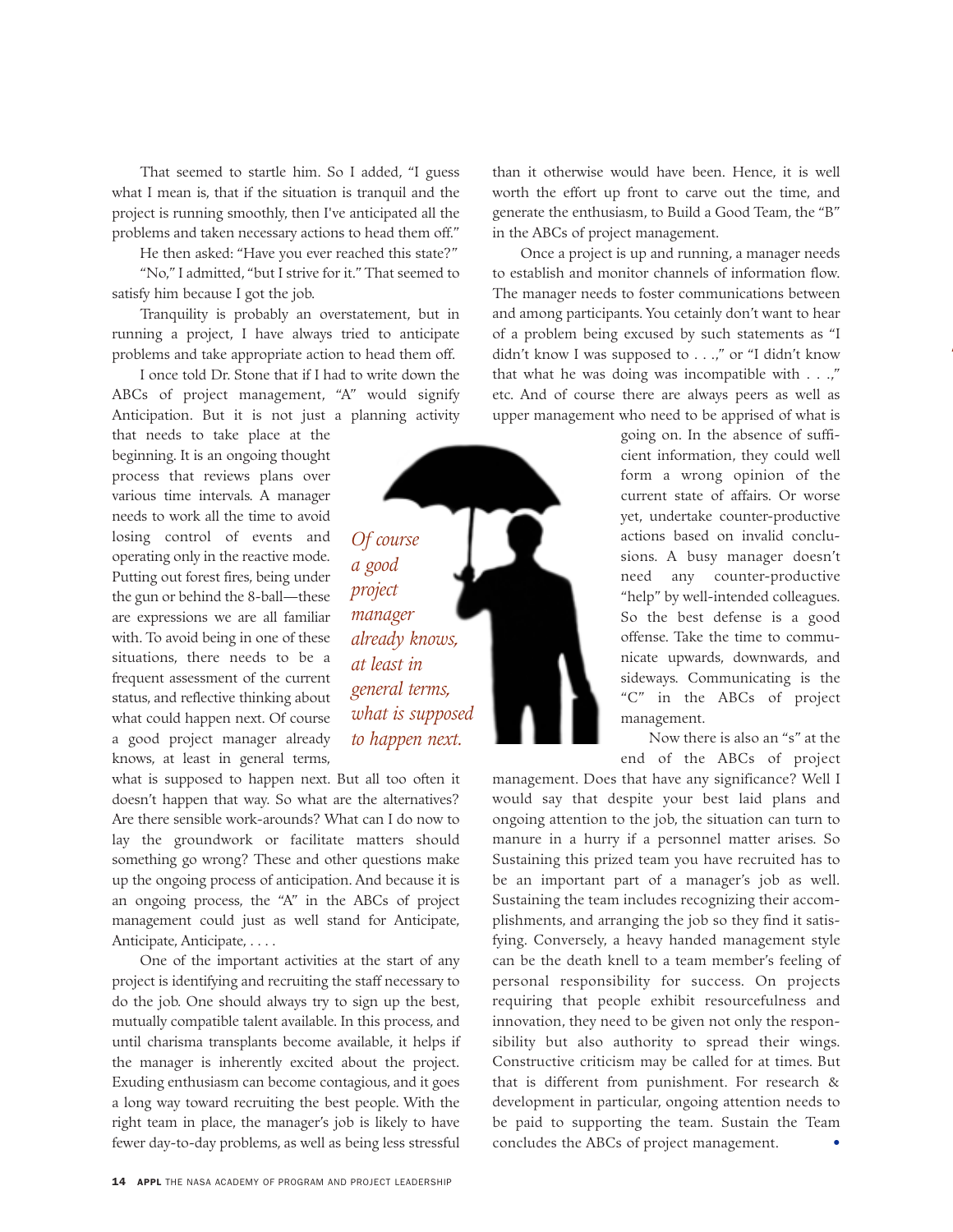# **A Little Goes a**

**LONG WAY** 

# by **Kimberly R. Jenkins**

**As the new team lead, I came in from outside the group. Rather than just assuming that I knew what was needed, I decided to ask them. Who should know better, right?** 

TO ME, LEADING A TEAM MEANT PROVIDING THEM WITH what they needed. I didn't want to come into the group demanding this is what we're going to do and this is how we're going to do it. I wanted them to know that I was really interested in what they thought needed to be done.

I was fortunate to have had a lead that used this approach. She led by serving her team, and I admired her for that. I remember thinking: This is somebody I can enjoy working for. As I worked my way up to being a lead, I recalled the good qualities of the managers who I respected. I tried to develop my own style around what I learned from them.

We were a team of five engineers responsible for the command and data systems used during experiment integration and testing of Spacelab payloads. For the most part, we performed component level testing for the experiments, the first phase of testing for Spacelab Program payloads. In the beginning, the members of my team didn't know what to think of me, but as time went by they realized that I was sincere. A relationship based on trust developed.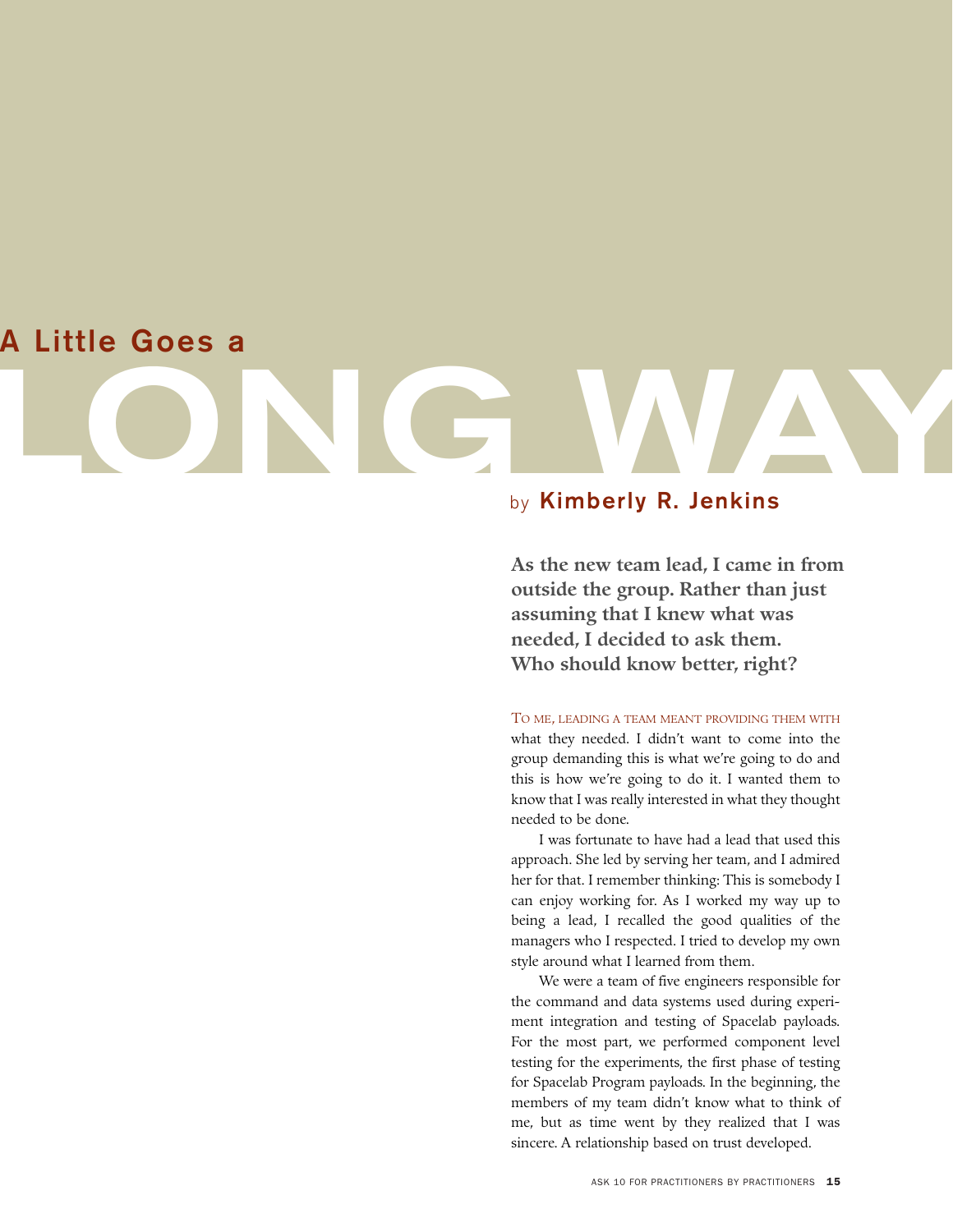# **Sometimes it's the details that give you a better view of what the big picture** is all about.

I made several observations as we worked together more, but the most obvious one to me was the simple fact that no attention had been paid to the control room where we worked. The systems we used at that time were large mainframe computers with magnetic tape devices, which made the control room very noisy and did nothing for the décor. I'm talking ancient looking. Picture this: bare walls, drab paint, and not one shuttle or payload photo in sight.

down which also helped suppress the noise. It was much easier for us to communicate with each other and with the rest of the test team. We had the walls covered with gray and blue carpet paneling. We had graphics create commemoratives of each mission, and we hung them on the walls. The guys teased me because I posted inspirational sayings around the room, as well, and I gave them buttons that said, "You're the best!" or "You did a great job today!"

# **...when I came in I think that they were skeptical.**



I know I may be making a big deal out of this, but when you're sitting at a console all day supporting a test, your environment does start to weigh on your mind. We worked twelve-hour days for weeks at a time. The only time we took a break was to go to the bathroom or grab lunch or a snack. Those were long grueling days for all of us. We were shut away in a depressing room, and no one had done anything to improve it.

I'm not sure why things were this way. Perhaps, the engineers on my team were simply oblivious to the appearance of their surroundings. They worked quite well together, and they didn't have any problems among themselves. But it became obvious to me that they were "out of sight, out of mind." The group was overshadowed by another group of engineers who seemed to get more of management's attention. I don't think this was done intentionally; it just happened.

I also learned of other difficulties they'd had before I joined them. The previous lead was also a female, and apparently she felt it necessary to project a tough exterior. It didn't sound as though she had ever expressed her appreciation for the work they had done, so when I came in I think that they were skeptical. To their credit, when I brought up the idea of improving the look of the control room, everyone immediately pitched in by sharing ideas about what we could do. Before you knew it, the remodeling had begun.

We had a door installed to separate the mainframe computers from the consoles. When we sat at the consoles, the room was now quiet. We had carpet put

I know this may sound corny, but those little things, done with sincerity, showed them that I cared about them and wanted to make our environment a better place for us to work.

We started using the control room as our office and often brought work there to complete. We supported several missions at a time so while things were running smoothly with the systems during one test, we could review procedures or documents in preparation for upcoming tests. The control room became our home away from home.

Since then, we've all moved on to other projects, but every now and then we run into each other and the bond that we have is still strong. This experience reminds me that we often overlook the simple things. Every good manager wants to do well by the people working on a project. One way to achieve this is simple: Pay attention to the environment in which your employees work. People warn you not to get mired in the details; they say you might miss the big picture. But sometimes it's the details that give you a better view of what the big picture is all about.

## **LESSONS**

- Leaders lead by serving their people.
- Encourage people to define and create their own workspace. Small details are important.

# **QUESTION**

*Can you think of a time when something in your workspace prevented you from doing your best work? A time when a change to your environment made things easier?*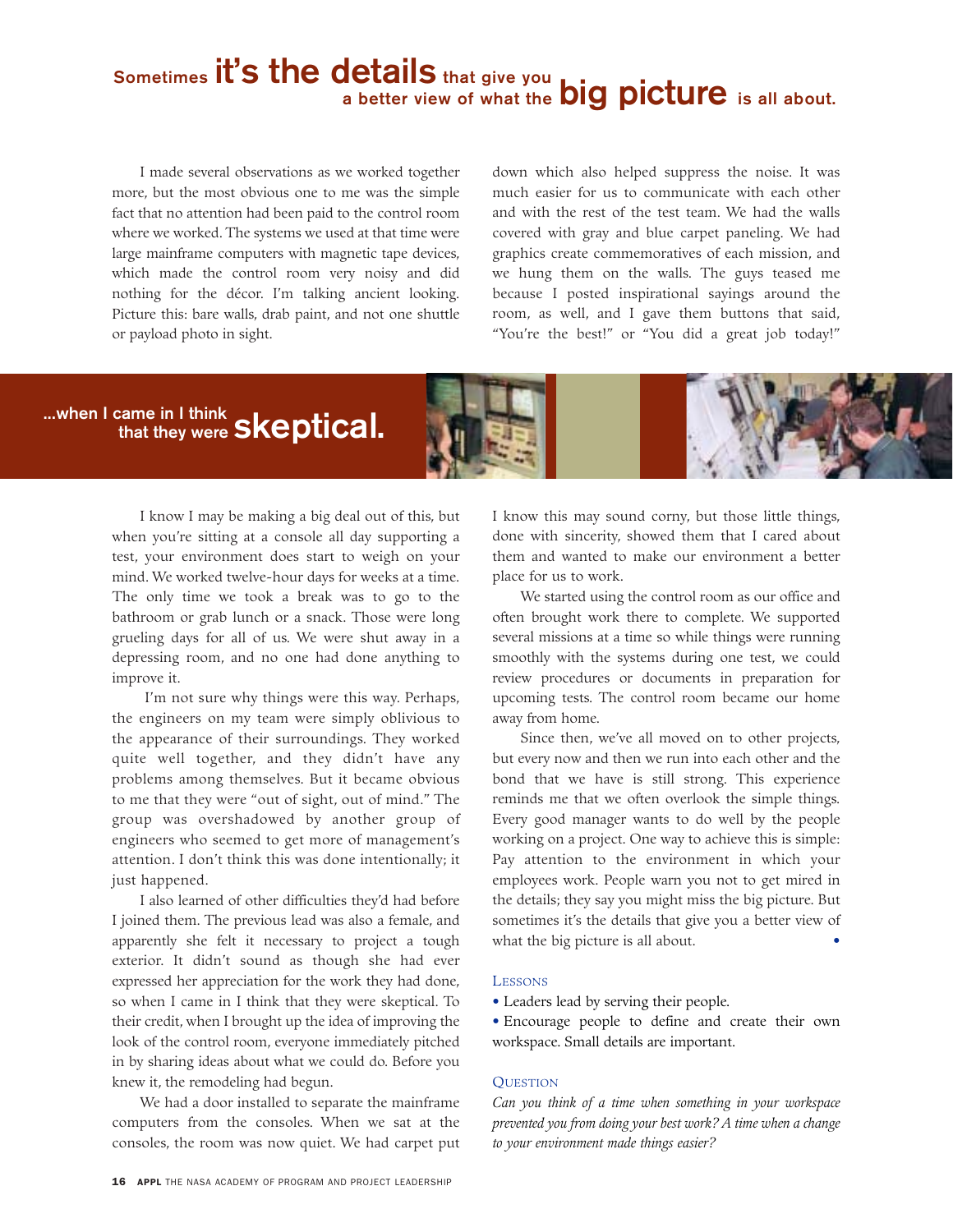

THE CLIENT WAS TAKING A HUGE RISK OPENING A NEW

by **Christian Zazzzil**: STORE IN WASHINGTON, D.C. ONE OF THE MOST SUCCESSFUL RETAIL MAIL ORDER BUSINESSES IN THE U.S. HAD CONTRACTED WITH MY COMPANY TO BUILD THE FIRST FLAGSHIP STORE OUTSIDE OF NEW ENGLAND. IT WAS RISKY—NOT ONLY BECAUSE OF THE CONSTRUCTION OF A STORE, BUT DUE TO THE MASSIVE AMOUNT OF MERCHANDISE BEING MOVED AND THE GRAND-SCALE RELOCATION OF EMPLOYEES.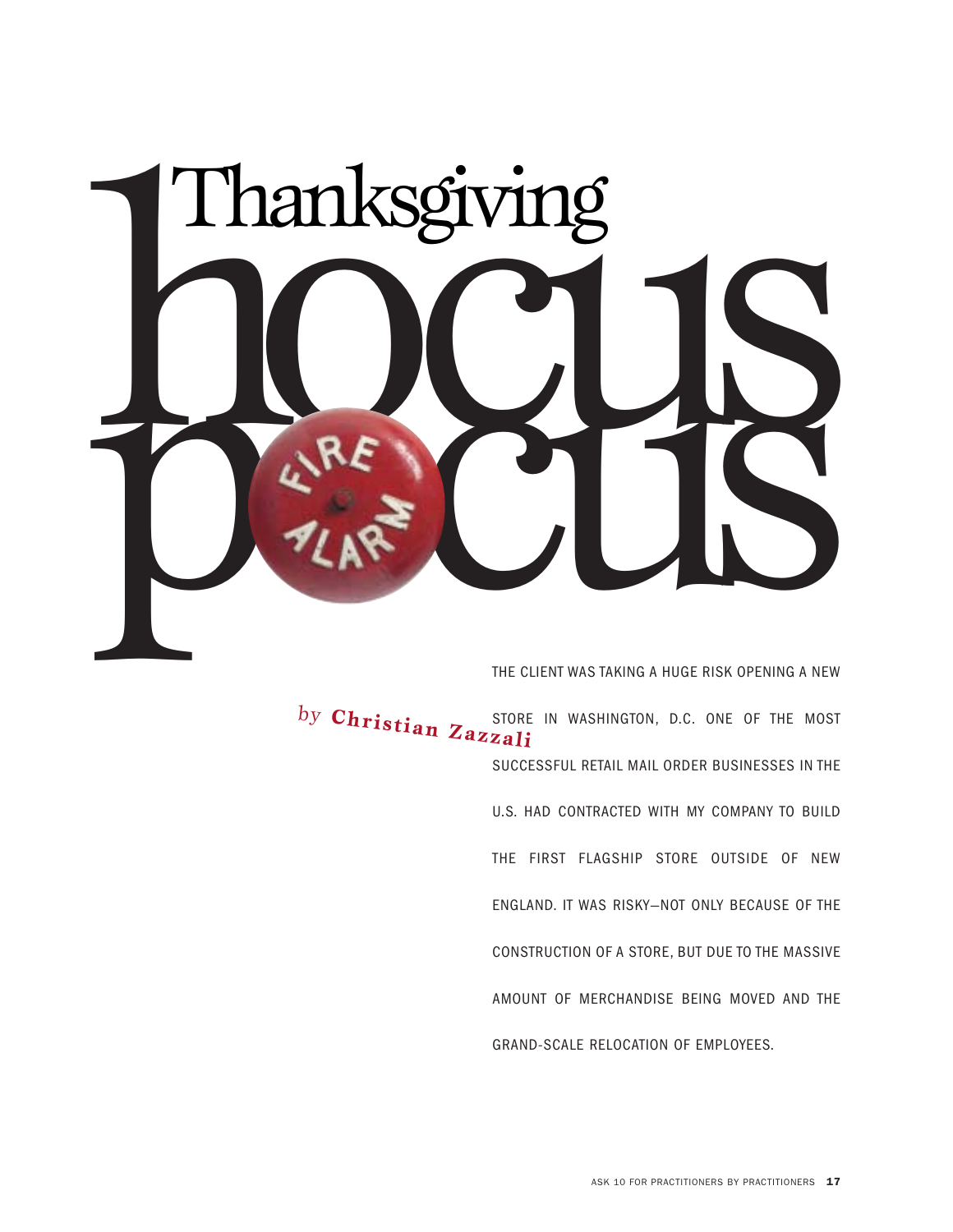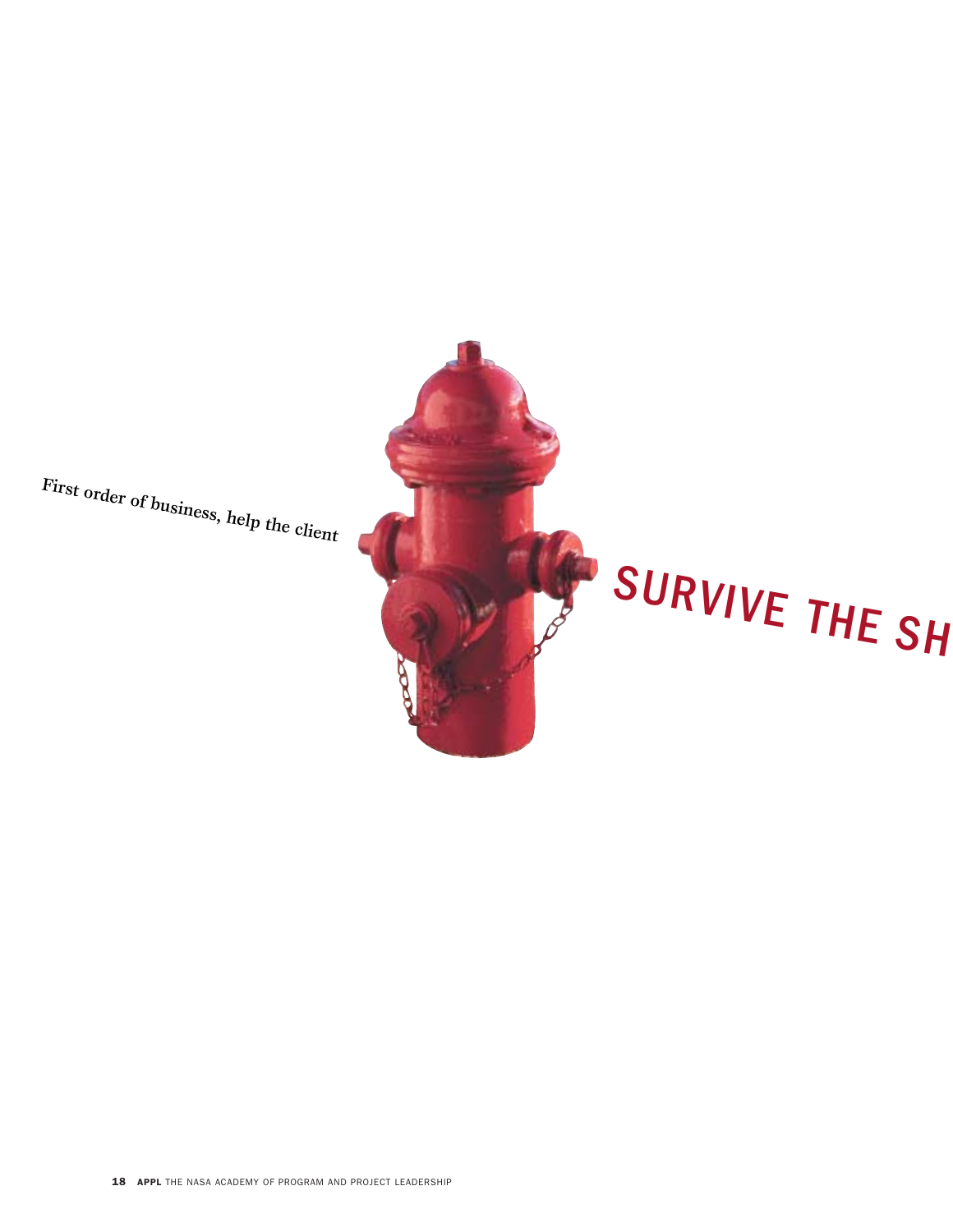THE CLIENT HAD A HANDFUL OF OUTLET STORES AROUND I told him this: "Mr. CEO, we are going to fix this.

verify the seam stitching on all Gore Tex products. And the end. If it turns out it was something somebody else expensive and time consuming work involved reengi- went wrong and make it right." First order of business, more importantly for fire safety. My client was into this enough for then. thing for millions.

I was managing the construction project, and I **Before the roof came down** thought my biggest challenge was simply finishing the The odds of what happened were remote, said the

The fire protection system was designed to prevent of them together, that's a big problem. smoke and fire from reaching the merchandise. If a fire Even if the chances were small, there was still a alarm went off anywhere in the building, the system chance, and that's exactly what I had said months went into a massive pressurization mode. Dampers earlier when we hashed out the engineer's plans in a would open and the system would pump in hundreds of conference call. If the engineer says the system is fine cubic feet of air from outside into the store, pressurizing and the client is inclined to believe the engineer, all I every square foot, preventing fire or smoke from can do is go on record with my professional opinion. spreading into the store. That night an unknown event The client was using an engineer from Seattle who, I tripped the alarm—and it sounded for six hours. The air felt, did not understand what an East Coast transitional conditioning system was still operational as the outside climate is like. What that means is we can have freezing air temperatures had been warm all month. That night, cold days in September and scorching hot days in however, temperatures plummeted to 20 degrees. With October. As the project manager for the general an alarm sounding in a building complex that covers contractor, I went on record as saying, "We feel the many millions of square feet, no one paid attention to system is not the best one for this area. There is a the cold air flowing into the space. Pipes froze and burst. potential for a disaster to occur." Hundreds of gallons of water came down through the Some people will say I should have been more drywall, soaking merchandise, the carpet and the forceful in stating my position. Should I sit in a conferhardwood racks. This state of the art system, which had ence and tell the engineer that something he designed been designed to protect, was now responsible for stinks? The client had used this engineer on other unthinkable damage. projects. We, the general contractor, had no relation-

the store open for the day after Thanksgiving? food chain.

the country in malls, but this new store was going to be We are going to make this right, and we will worry about something entirely different, with unusual features like a how it happened later. If it turns out it was something waterfall, a trout pond and a "heavy weather" room to we did, don't worry about it, we will fix it all the way to these were only the cosmetic considerations. The more did, then we will work with you and figure out what neering the space structurally, environmentally and help the client survive the shock. Done. That was

work in time for start of the holiday shopping season. project engineer. Three things had to happen simultane-The store opened three weeks before Thanksgiving. ously. The air conditioning system was not drained yet, Everything looked great. Business picked up steadily as it was really cold out, and the fire alarm went off for a the serious spending season approached. Then, two days long time. No alarm, no problem. System drained, no before Thanksgiving, disaster struck. problem. Just cold outside, not a problem. But the three

The CEO himself came down from New England. ship with this client, or with the engineer. I may have Not looking yet to blame anyone—yet!—all he wanted to had more control over what happened on the project know was one thing: what was going to be done to get than anyone else—but, ironically, I was lowest on the

# O<sub>C</sub>K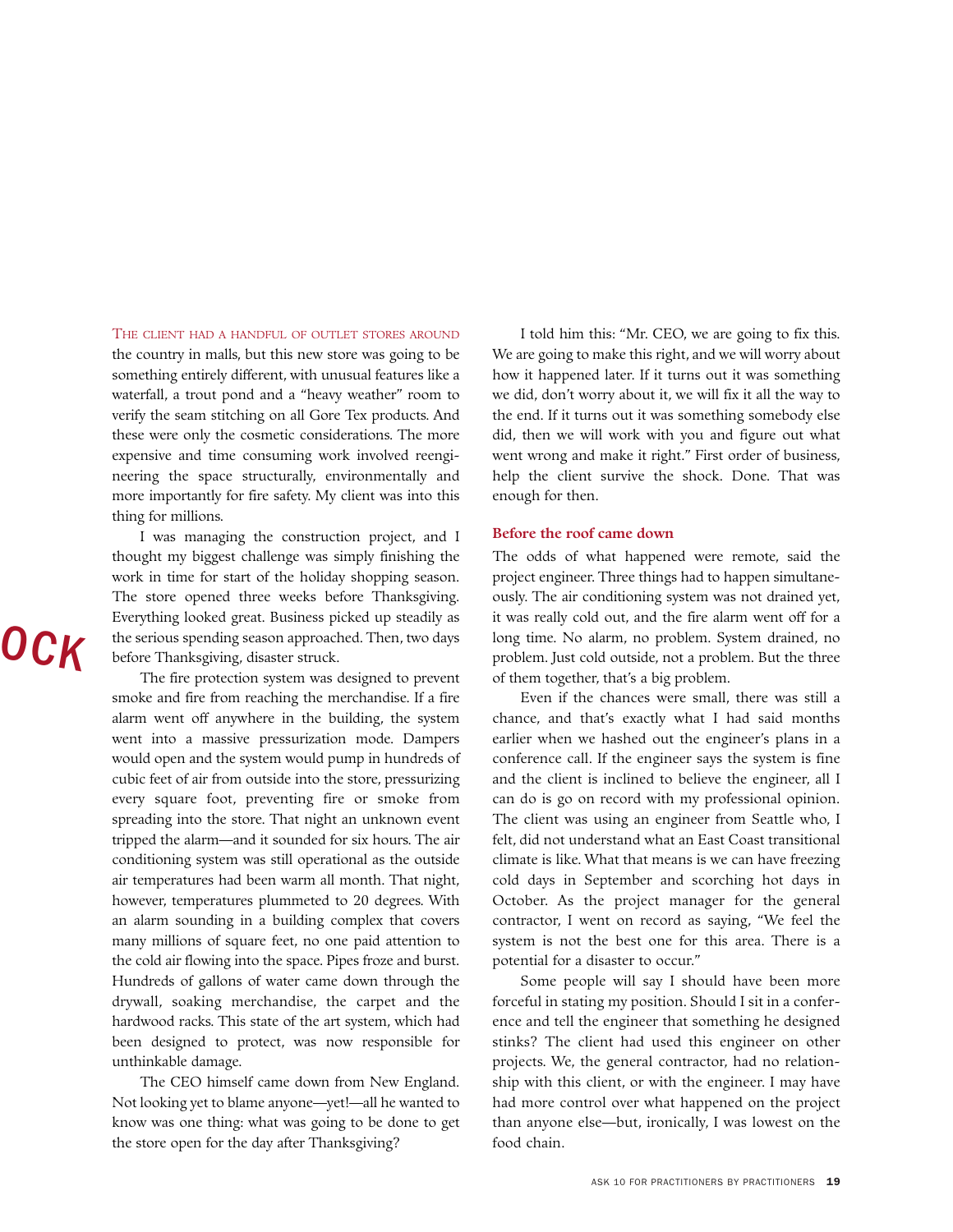so." We didn't even consider bringing it up. We knew a good system, it was designed for the area and what that taking the high road at that point would serve us happened was a one-in-a-million chance. It happened, well in the weeks to come when we sat down to discuss but so do asteroids fall out of the sky. I just privately what happened, but for now our next order of business rolled my eyes. was to get to work. The same state of the among greatest project managers was to get to work.

I may have had more control over what happened on the pr

systems so we could at least have some heat. Once the client heartburn, unnecessary heartburn, you're not heat was working we could start drying things out. We going to do more work with him. If you have a disaster mobilized all available manpower, including project like this one, and you manage to make everybody feel managers from other projects and at one point we had good and believe that you are going to take care of them, a Vice President operating a wet/dry vacuum. There then everybody looks back on it and says, "You know were some 100 people doing whatever they could. The what, this is a good project team; we work well together, day before Thanksgiving we were cutting out drywall, so let's do another one." as fast as we could, everywhere we could. We brought in 400 sheets of dry wall, taped it all up, kept going, and LESSONS had the painters working right behind. All that was just • Emotional intelligence is critical for effective project to make it look good for the day after Thanksgiving, leadership, especially during a crisis. because it all had to come down again. Eventually, we • A crisis demands immediate attention. Set aside had to go in there and get the duct work out. The ducts blame, and get down to work. Worrying about accountwere wet and a bacterial fungus was going to start ability at this point is a counterproductive distraction. growing. The only way we could change the duct work Remember, people are recognized for how they perform was to tear the ceilings back out. The in a crisis.

it looked presentable. None of the customers knew meeting a blitz schedule. what happened. The client was ecstatic. And guess what? He exceeded sales goals on the order of 200%. QUESTION Lines at every register. He just could not believe how R*ecall two crisis situations. In one your leader panicked, while in* busy the store was. *the other one he/she remained calm. Do you remember how their*

My company could have come out of this thing *reaction impacted the team's effectiveness?* looking bad. Instead the client loves us. We continue to do work with him, and he's said to us, "That HVAC design stunk. You were right. Next time, please tell us what we need."

The engineer, still to this day, feels that somehow he

**Thanksgiving Day...and counting** was not responsible. He recognizes that he could have Nobody on our team said anything about "we told you been mistaken, but he stands by his decision that it was

onically

We immediately restored one of the three HVAC in world, but if you have an attitude and you give the

nore control over what happened on the project than anyone but, ironically ntrol over what happened on the project than anyone Dulcil

It came down to the wire, but when we were done • Improvisation and responsiveness are critical for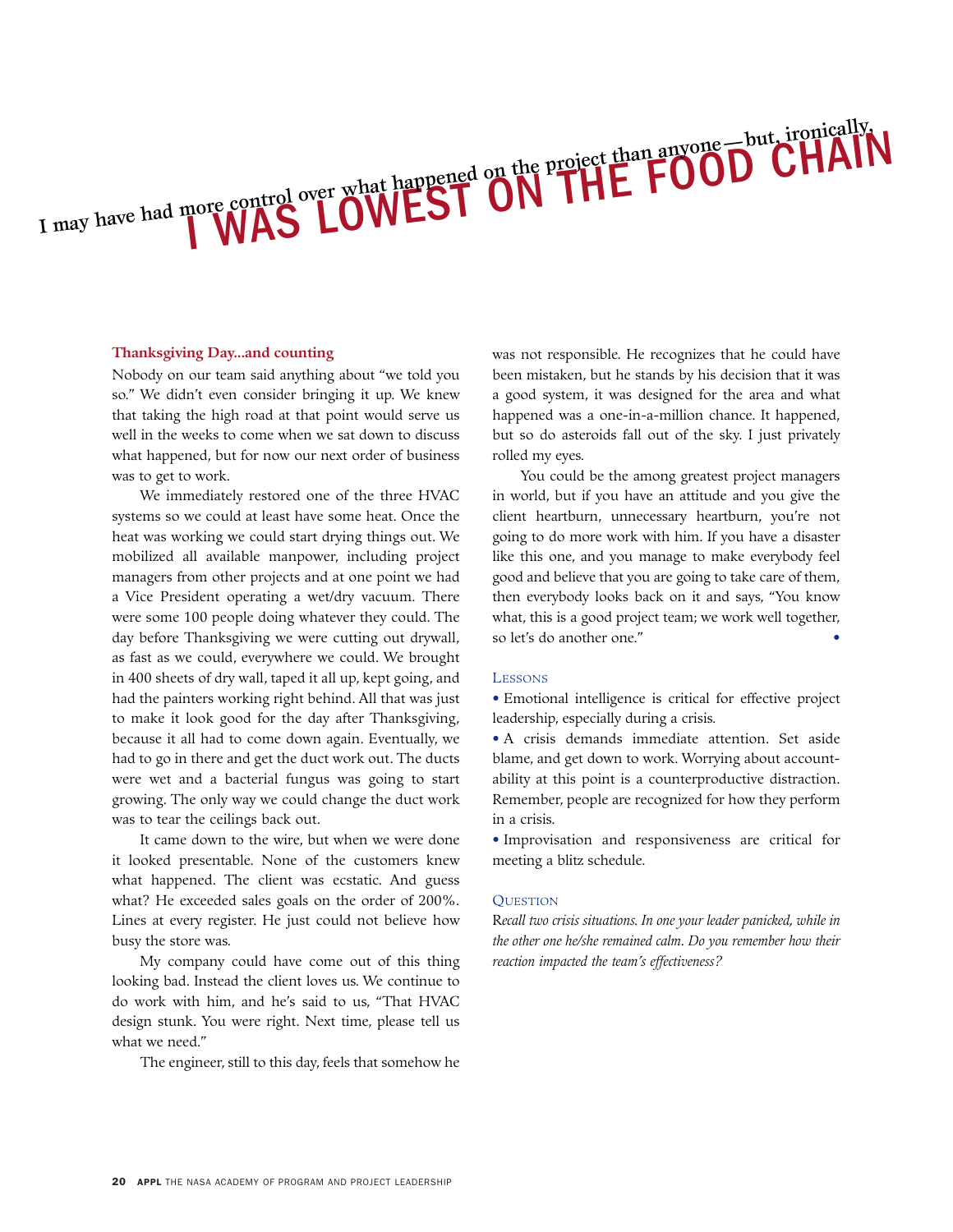

*As I talk to people* 

*either pursuing a career* 

*in project management,*

*or broadening their*

*assignment to include* 

*project management,*

*I encourage them* 

*to consider* 

*what tools they need* 

*to be successful.*

# PROJECT MANAGER'S Tool Kit

*byW. Scott Cameron*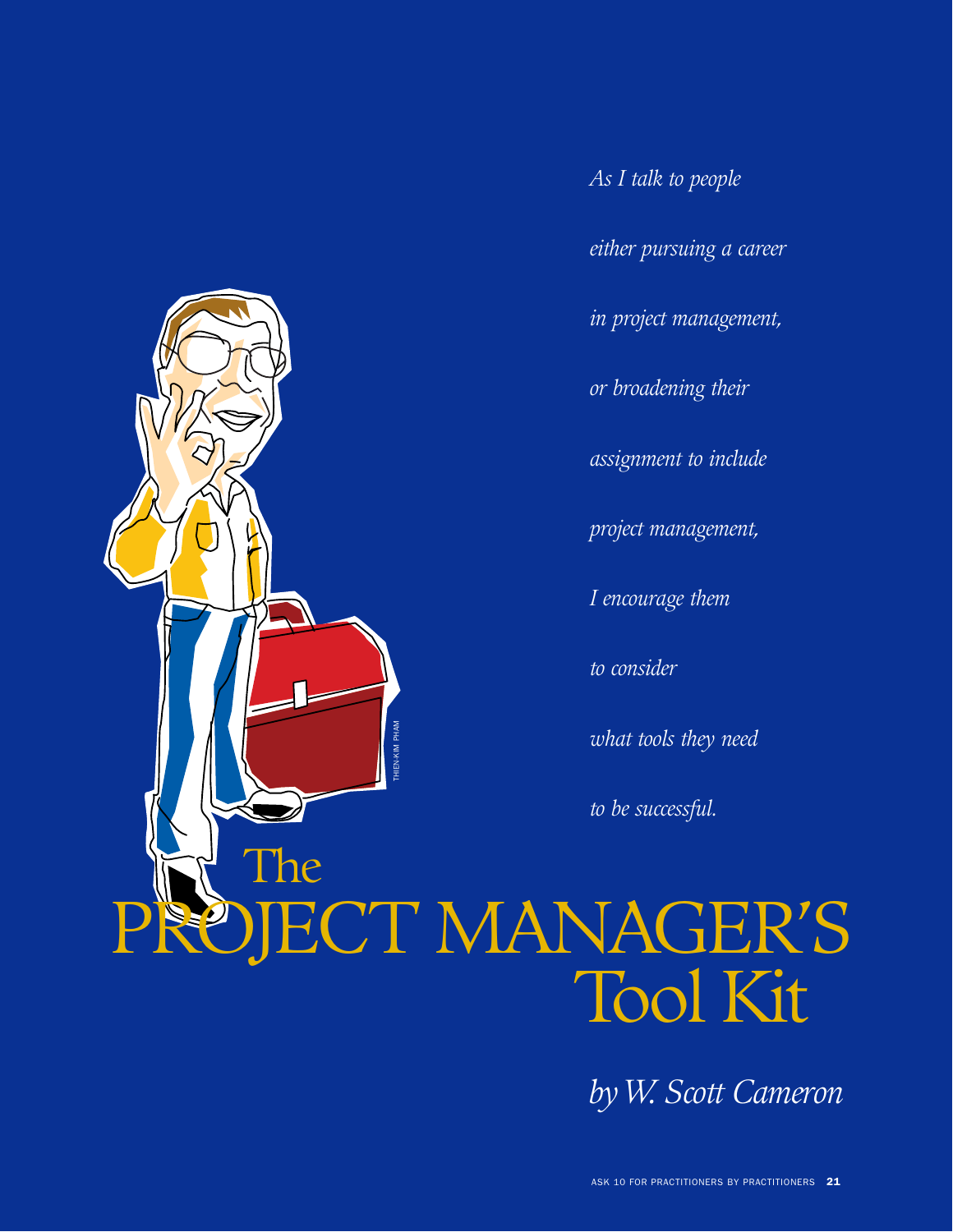PROJECT MANAGERS ARE RARELY DESCRIBED AS BEING funny. Moreover, a good sense of humor rarely seems to be one of the deciding factors in choosing someone to be a project manager, or something that pops up as a major discussion point at an annual performance review. Perhaps this is because people think you aren't serious about your work if you laugh. I disagree with this assessment, but that's not really my point. As I talk to people either pursuing a career in project management, or broadening their assignment to include project management, I encourage them to consider what tools they need to be successful. I suggest that they consider any strength they have to be part of their Project Management (PM) Tool Kit, and being funny could be one of the tools they need.

# There are .<br>conventional tools all project managers must learn to wield...

On one project earlier in my career, my being considered funny by my boss was the main reason I was asked to be the project manager of a unique project, or as some called it, an "opportunity."

The scope of the work entailed:

- Produce a 15-20 minute video presentation, which would take a "biting, irreverent, humorous" look at all facets of our organization
- Insure we met our budget constraints
- Complete the project within 5 weeks
- Use any resources available

The project sponsor indicated this presentation was going to be shown to all the company's executives just prior to a closing speech by our chief executive officer at an upcoming meeting. I would introduce it.

The challenge seemed to me to be how to approach this task. The answer was fairly straightforward when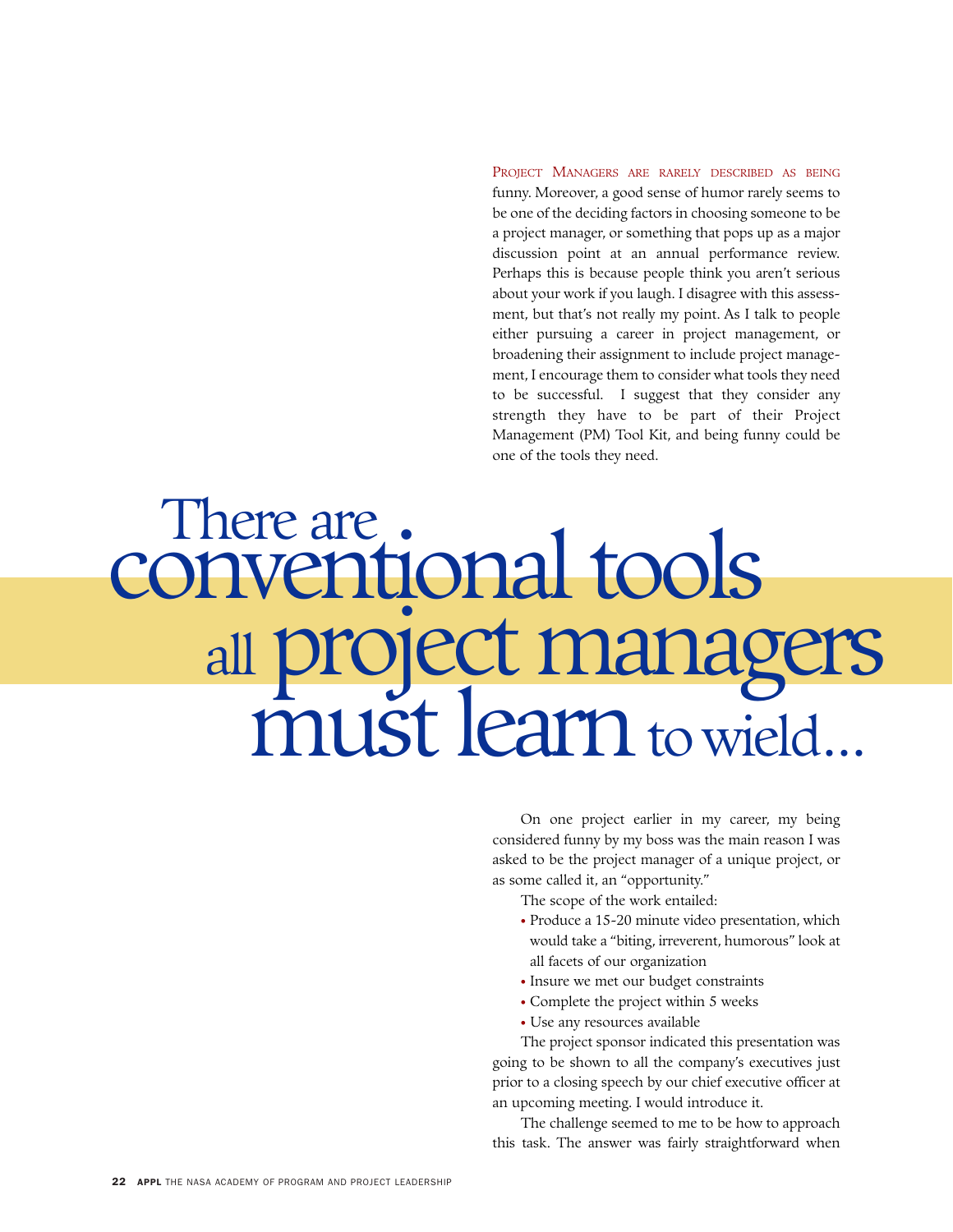I looked inside my PM Tool Kit and chose the "tools" I felt I needed to execute this project:

- Proposal writing with defined success criteria
- Cost management
- Schedule preparation
- Staffing plan
- Risk reduction plan
- Sense of humor

I wrote a proposal reiterating what I had heard the sponsor state as his requirements, and began defining the scope of the presentation. I also hired a contractor to assist in writing and producing the video. Since the schedule's end point was set, the main schedule activity was scheduling intermediate reviews.

I reviewed the proposal with the sponsor and

allow sufficient time for refining my humor and changing the course of action, if required. We prepared drafts of 15-20 "skits" and reviewed them with the sponsor. He liked a few of the concepts but felt they were not "biting" enough. I also indicated I was not getting much "biting" inspiration from the people I had discussed the project with so far. He then personally asked two of the more outspoken members of his leadership team to offer their thoughts about potential concepts. We took their input and prepared another 10-15 draft "skits." The next review resulted in a green light to move forward and produce the video.

The moment of truth came the day before the event when we reviewed the final production. He laughed, I still had a job, and then I laughed. Project accom-

# as well as .<br>Specialized tools like a sense of humor.

obtained his agreement. At that point, I set out to execute the project. This is when I encountered my first obstacle. No one else within the company wanted to work on this project with me. In fact, most people told me I was crazy to take on such an assignment. They indicated that if I were successful, however, they would be more than happy to say they had helped. I felt like I was living the children's story of the Little Red Hen: Everyone declined to help make the bread but everyone was willing to eat it. My reaction was one of amazement and the stark realization that this project would be executed with only the contractor and me. I would see if being funny was really a moniker I deserved.

I now finalized the project's two success criteria:

- The sponsor laughed when he saw the video
- I still had a job at the end of the project
- My risk reduction plan called for early testing to

plished. Success criteria met. By evaluating, deciding on, and using specific tools in my PM Tool Kit, which I have collected throughout my career, I was able to tackle what I considered a very high-risk project and meet my/its success criteria.

Humor was an important tool on this project. The use of it on this project showed how important it is to use the right tools. The important thing to remember is everything the project manager has at his/her disposal belongs in their tool kit. If they don't have the necessary tool, they need to either borrow one or go buy a new tool. There are conventional tools all project managers must learn to wield (proposal writing, cost estimating, schedule planning, etc.) as well as specialized tools like a sense of humor. If we know how to use them adroitly, we can consistently bring these to bear on our projects and be successful no matter what the project criteria or scope.  $\bullet$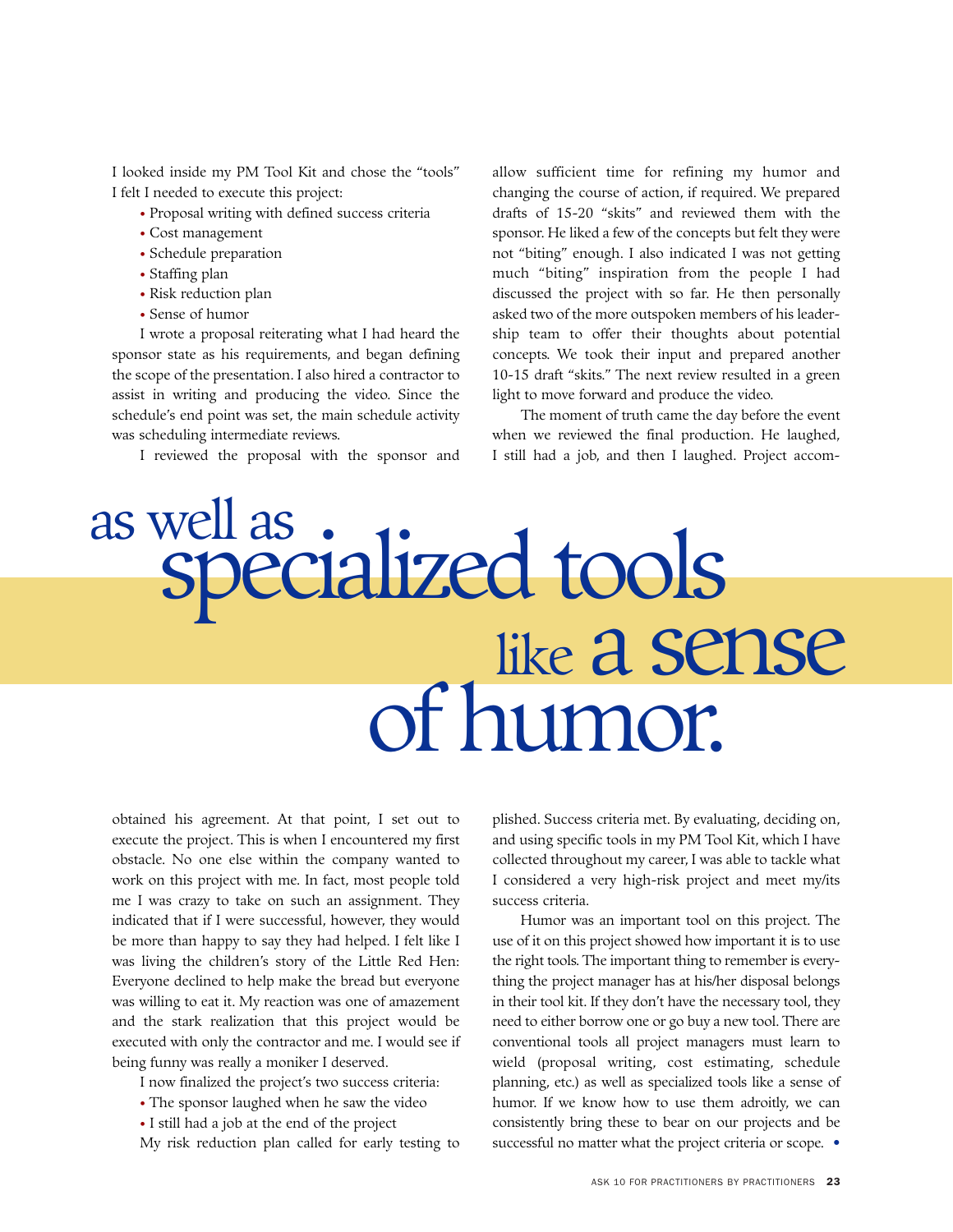In our business we have all kinds of reviews: financial reviews, strategy reviews, technical reviews, test reviews, design reviews, baseline reviews, etc., etc. I hate them all every last one. It's not because they aren't necessary, but because of how we do them. None is more often bollixedup than those that involve the government and contractors. Here are some ways to avoid the most common pitfalls that I find specifically in these kinds of reviews.

# I hate reviews!

# Make sure the right people are there

Take care to avoid those people who come to reviews regardless of how little they have to contribute or how little they have to do with the project. I think there are out there a host of donut-eaters and coffee-drinkers that are professional reviewers. It's like a big social occasion for them. They get to offer a snide comment here, add a little humor there, extend the breaks and, for sure, make

# by Terry Little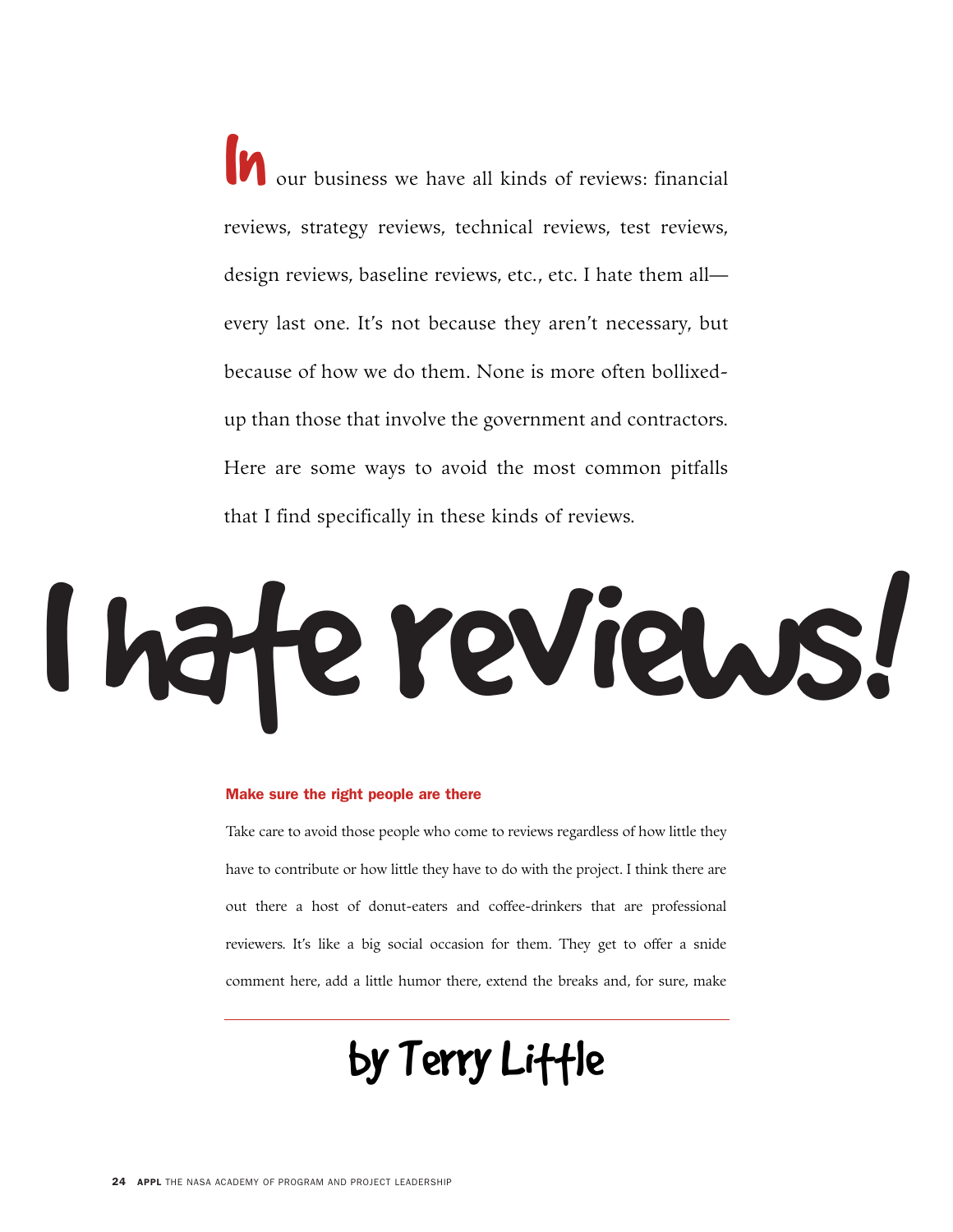certain everyone understands how clever they are. Long ago I learned that the first thing for me to do at a review is to ask each government person who they are and why they are here. If I don't get a satisfactory answer, out that person goes before we ever start. Sometimes I do have someone give me an OK answer, but I find out during the review that the person is just being disruptive. Out. I know

that sounds harsh, but the truth is I usually only have to do it once and the word gets out that reviews on my programs are serious, intense and not for the curious bystander.

# Being adversarial is not what it's all about

The purpose of reviews is to exchange information freely, openly

and completely. It is a dialogue among team members members who share a common goal. It cannot be an "us-versus-them," or else the information flow will cease. Nothing cuts off communication faster than having an environment where people feel defensive or threatened. I think of government-contractor reviews as peer reviews. To emphasize the team nature of reviews, I make it a practice that government people give roughly half the presentations in any review. I also do not allow any government-only caucuses. These create suspicion and encourage "behind-the-back" assertions. In my reviews anything worth saying is said in open forum.

# This is not the time for big surprises

I have been dismayed by how many formal reviews I have attended where government people actually working on the project are surprised by what they are hearing from the contractor. This should never be. Formal reviews are for people outside the project, not for those working on it. People working on the project should be getting continuous, real-time information from their counterparts as the project progresses. If they are depending on formal reviews to get their information, then they are not doing their jobs. Formal reviews should be old news to the people actually working the project.

# Separate the real issues from apparent ones

I wonder how many reviews fit the pattern of "nothing came out of the review but the people who went in." Reviews should be action oriented. Where issues arise, someone needs to be accountable for resolving them. Part of that accountability stems from meeting a deadline.

The project manager should decide what issues or concerns merit follow-up. Just because someone has an unanswered question or a concern, it doesn't necessarily follow that there needs to be an action item. There are a lot of "nervous Nellies" out there who want everything tidy and complete. In this business they will often be disappointed. The project manager must weigh the criti-

Nothing CUts off Communication faster than having an environment where people feel defensive or threatened.

> cality of the issue or question against the cost of resolving it. At times, we have to accept some risk and move forward, leaving time and events to resolve certain issues or questions.

### Boring does not make for a good review

Nothing is worse than reviews that are too long and too boring. I frequently see excessive detail that most of the people present don't care about or need to know. This is the project manager's fault. Every agenda item in a review and every view graph on that topic should be of interest to and comprehensible by 80% of those in attendance. The way I accomplish this is to discuss beforehand the purpose of the review with my contractor counterpart and to carefully review the agenda to see that it fulfills the purpose. I also go over with my counterpart the attendee list to make sure that what's presented is what the attendees are looking for. My view is that a formal review should not last more than a day. Anything beyond that tends to get into weeds. One can better communicate weed-like detail in an informal setting to a small group, where there is an opportunity for back-and-forth discussion without disrupting others and where time is not lost by preparing some formal presentation.

REVIEWS ARE A NECESSARY EVIL. THEY CAN BE VERY PAINFUL, but they don't have to be. It just takes a little planning, some courage and an abiding belief that there are better approaches than just letting them happen like they always have.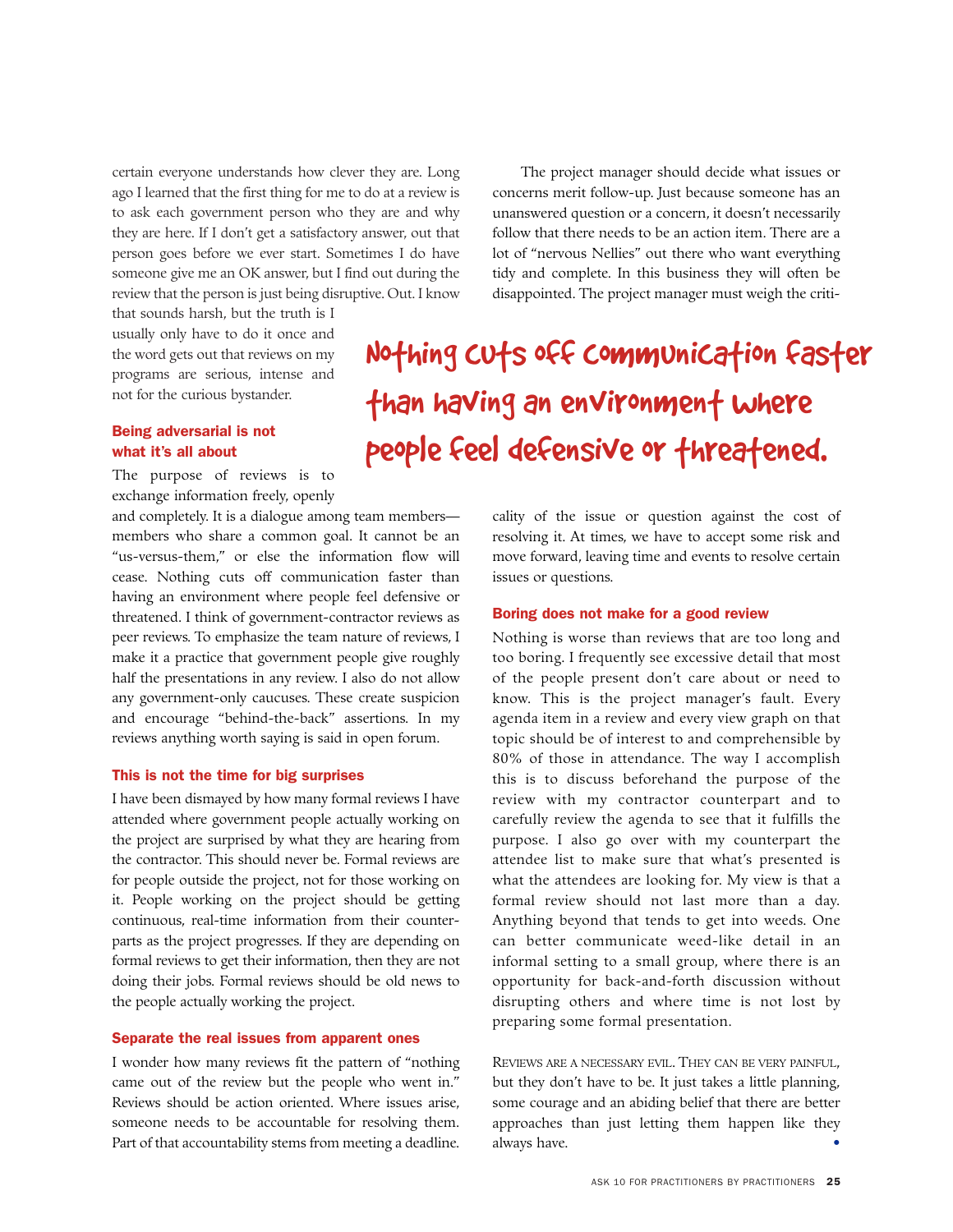# 45K Talks with

# Alex McCool

*Alex McCool began his career in 1954 at Redstone Arsenal in Huntsville, Alabama, working on the design of the Redstone and Jupiter rockets. In 1960, he joined NASA to continue working with Dr. Wernher von Braun, Marshall Space Flight Center's first director and a leader in America's race to space*

AS A CHARTER MEMBER AT MARSHALL, MCCOOL WAS instrumental in the design of the propulsion systems for the Saturn launch vehicles that propelled Apollo to the Moon and directed project engineering for Skylab, the first space science laboratory. Alex McCool's 48-year career includes exceptional contributions to the vehicles that launched America into orbit and carried human beings to the moon. Presently, he is the manager of the Space Shuttle Projects Office at Marshall. Among his many honors he recently received the National Space Club's 2002 Astronautics Engineer Award. The award recognizes those who have made outstanding contributions in engineering management to the national space program.

# *Many people at Marshall say you are the best mentor they've known. What does mentoring mean to you?*

I love being around people, particularly young people. I love helping them, mentoring them, and I love to see them do a good job no matter what it is. You give them a job and they will stub their toe, and that's all right. I want them to learn, but I try to guide them and help them to learn, grow and develop. It makes my day when they do a good job and get recognition, or by just seeing how they have developed over the years.

# *If you had to pass on one thing to a young project manager, someone who thinks it would be great to be as active and productive for as long as you have, what would that be?*

Live a balanced life. What I mean by balanced life is the three "F's": Faith, Family, and Friends. What I've found is that you have to do it by action; you can't just say it, you've got to live that way.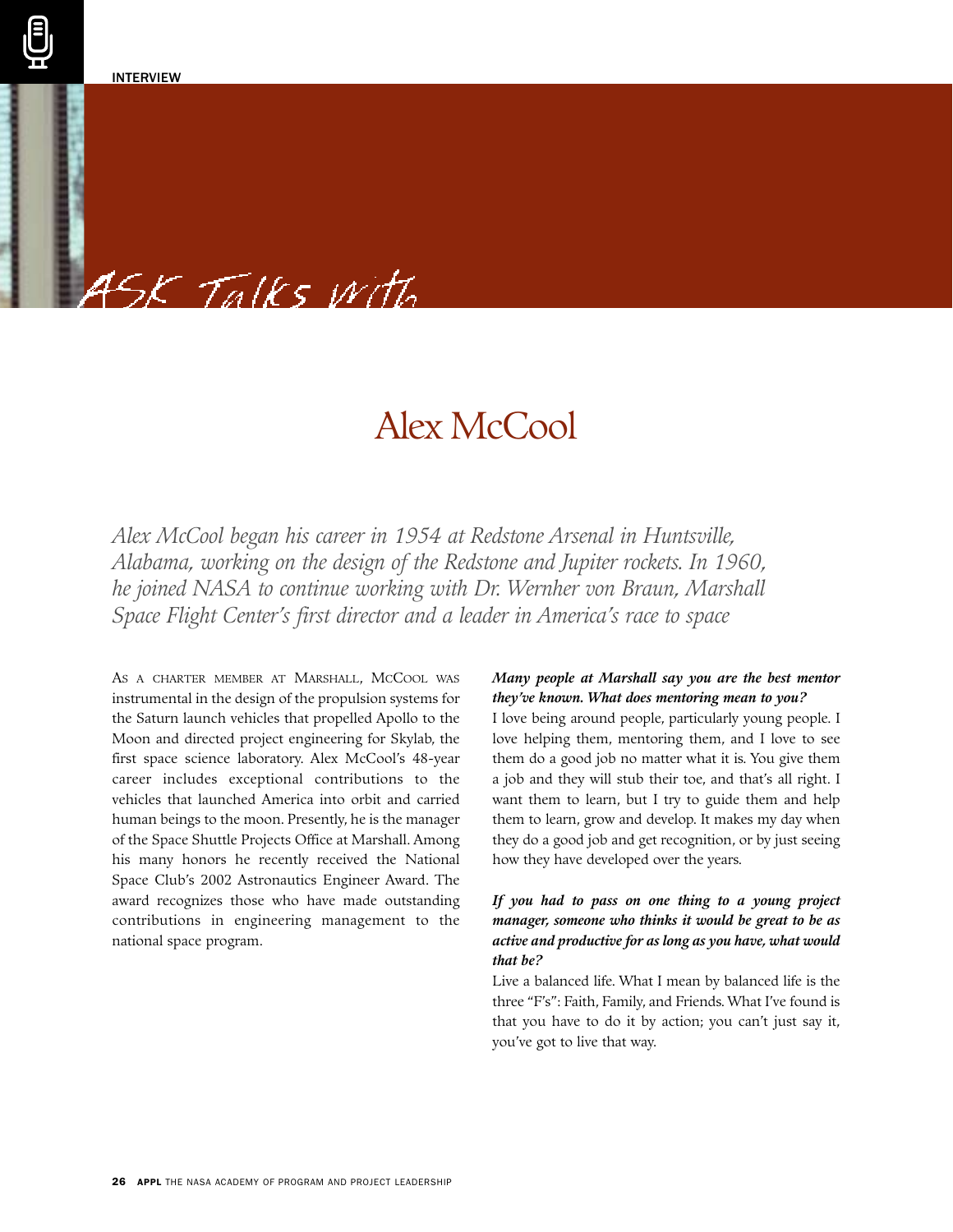

# *Do you recall a time in your career when you had to rely on the three F's to help you through some difficulty?*

Oh, absolutely. No question. I was there for Challenger. I saw Challenger. I was not involved in that launch. I had gone down the day before. The Launch Director, Gene Thomas, was a very good friend. His spiritual life got him through that, and it taught me something too. He and I got very close.

# *What did you learn from that?*

Well, you'll have to allow me to digress here for a moment. Around that same time, my wife had a

# *Weren't you involved in a post-Challenger project to investigate the accident?*

Yes, that's right. I worked closely with the Navy on recovery at KSC. We were looking for our hardware and they wanted somebody who was familiar with propulsion. I took a group down there with me, and I guess I was the leader of that group. I remember getting the phone call at 7 o'clock on a Sunday morning. "Hey, we believe we found something." So I called Kennedy [Space Center] and said, "Can you get us out to the ship?" The Navy had a big salvage ship, probably a hundred miles away. So we got out there on a Coast

I leve being around people, particularly young people. I love belong town, mentorial them, and I love to see

malignant ovarian tumor, you see, and she had to take chemotherapy. The whole thing just really wiped me out for a period. My spiritual life, my faith, helped me through that and I think knowing Gene Thomas and all he was going through, we got to sharing between us, and we got real close spiritually. Finally, Gene prior to the launch of Challenger knew each of the crew and had spent time with them before their flight. He has been one of my heroes and inspired me.

Guard Cutter and we were told it was going to be rough seas, and sure enough it was. Let me tell you I was scared. They put life jackets and slickers on us. So we get over there to this big ship, and sure enough there was a piece of it where it had burned through. We got back to land about 1:30 in the morning at Port Canaveral, and I said, "Well, we are going to have to get out there the first thing in the morning, six or seven o'clock, because the NASA brass will want to see what we found out." Sure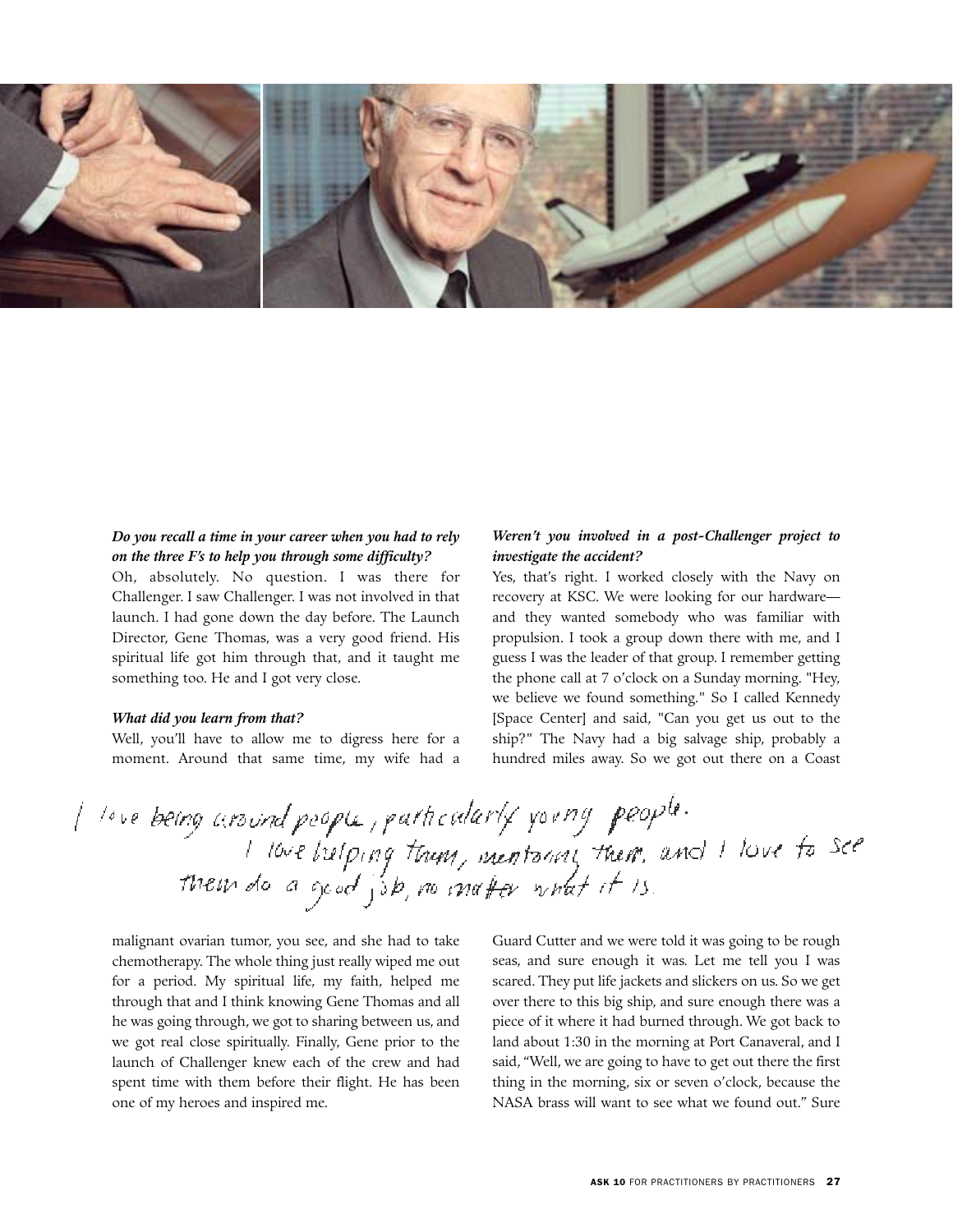enough they were waiting on us, all the NASA leadership, and that was just the beginning. We had taken photographs and measurements and were able to describe it. They directed us to radio the salvage ship and had them bring the piece to the port.

# *Was there anything special you had to do to prepare the team emotionally for a project like that?*

Well, the big thing was, we had the attitude that this was a job we had to go do. In the early days after the accident, we didn't know what had caused the explosion, so ours was a mission to try and understand what happened. That gave us a sense of purpose and was a powerful motivator.

*What is your role after you've brought the team together?*  It's a matter of organizing and providing the leadership and the vision. Where are we going? First, though, it starts with people—finding the right people, putting the right team together and making sure they are motivated.

# *How do you continue to keep people motivated through the life of the project?*

What's important is to recognize when somebody does a good job. And don't wait, do it first thing. Reinforcement, that helps team building—and that's leadership when you do that—whether it's a pat on the back, whether it's a note, whether it's handing them a

# If you don't get anything else out of this cliscussion, make sure<br>you print this Leaders need to be sensitive to recognition of<br>treir key people who have really performed. It's very important.

# *How do you approach trying to solve a problem like finding out what caused a catastrophic failure?*

It's a little bit like detective work. You ask, "What are the things that could have caused this?" You put them all down and you try to work them off. Could it be this? Could it be that? Could it be just a lack of this? Did something go wrong with the equipment? So it is a lot of detective work. To me, it is fascinating. We use what is called a "fault tree," which is a disciplined methodical approach.

# *Is there a difference in your preparations to try to figure out what went wrong with something as opposed to trying to build something?*

It's still primarily about getting the right team of people, getting the right skills to help you. I'm just the leader and I've got to have them to help me because I can't do it alone. I'm just the coach, in other words, and I want to pick the good people with certain talents to compliment my background and make it work in the different areas. So you try to organize around people and get out of their way, because they know it better than you do.

check or just saying the words, "Thank you." It's very important to show that kind of positive reinforcement, because they build on that. Young people need that recognition, it's very important. And I think if you don't get anything else out of this discussion, make sure you print this: "Leaders need to be sensitive to recognition of their key people who have really performed." It's very important. So that's positive reinforcement. There can be the other thing called negative reinforcement, and you have to be very careful how you deal with that.

## *What do you mean by "careful"?*

Well, I mean you just need to be careful. You may have to do it because somebody messed up, but it is how you do it, how you approach it. Let me give you an example. We have a guy in the factory, and he says, "I know I messed up." He confesses that he made a mistake, recognizing he may be fired. You would like to make a case that this is not acceptable, but do you fire him? That sends a very dangerous message to the other guys. Integrity is not valued. See what I'm saying? You don't want them to mess up, but you also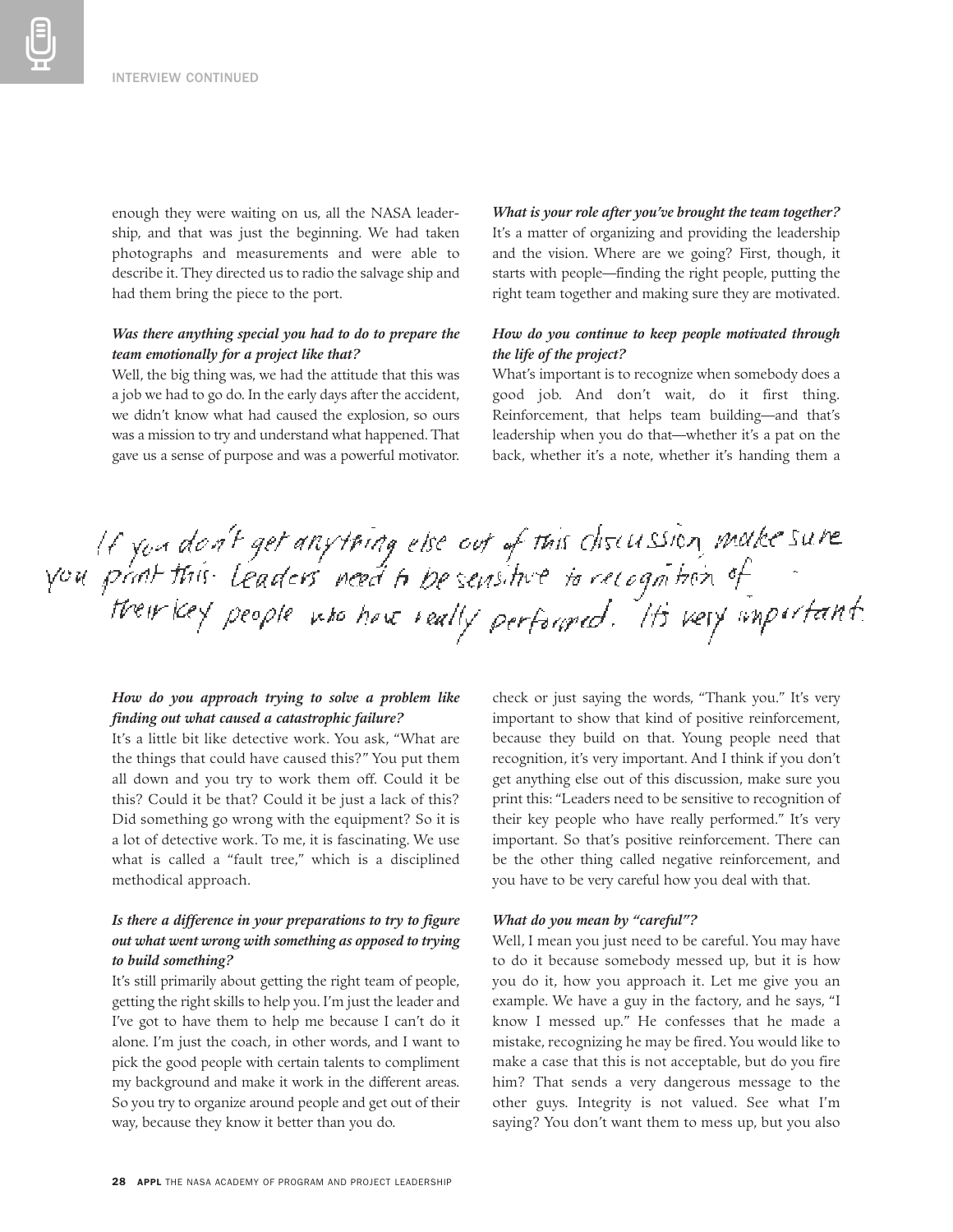

want them to come forward. You want them to be honest. I learned that one by the way from von Braun. Now he was very charismatic. An interesting person, too, one of the most interesting persons I've known. The guy had a balanced life, and I come back to what I said originally about balance. He would go scuba diving, big game hunting up in Canada and he did a lot of things with his family. But the thing I was saying is, we had this guy who didn't hook up some wires like he should have, and he confessed to that. I remember how von Braun bought him a bottle of booze. He did that to reward him for being honest—and he helped him to drink it too! Think about it, do you really want to punish the person for doing the right thing by coming forward. Why dampen his spirit? That makes him less motivated to succeed. We are talking about integrity and honesty.

# *I'm curious about what motivates you. You're 78 now. You could have retired many years ago. You spoke about what a downer that period was when your wife had cancer and then the Challenger accident. Did you ever consider retirement then, or have you since?*

When I was around 55, one evening I got home and I guess I was feeling glum. I said, "I wonder if it is time for me to hang it up?" I'm talking to my wife, and I never forgot this, I said, "What do you think?" She said, "Let me ask you this question? Are you happy in your job?" Boy, she didn't crack a smile or say anything, and so I looked her in the eye and I said, "Yeah." And she said, "You need to stay right where you are, then."

# *Would she say the same thing today?*

Oh yes, absolutely! Until this day she says, "You keep working." Because she knows I love it. Life should be fun; we should have our work as a passion and try to make a difference in everything we do. •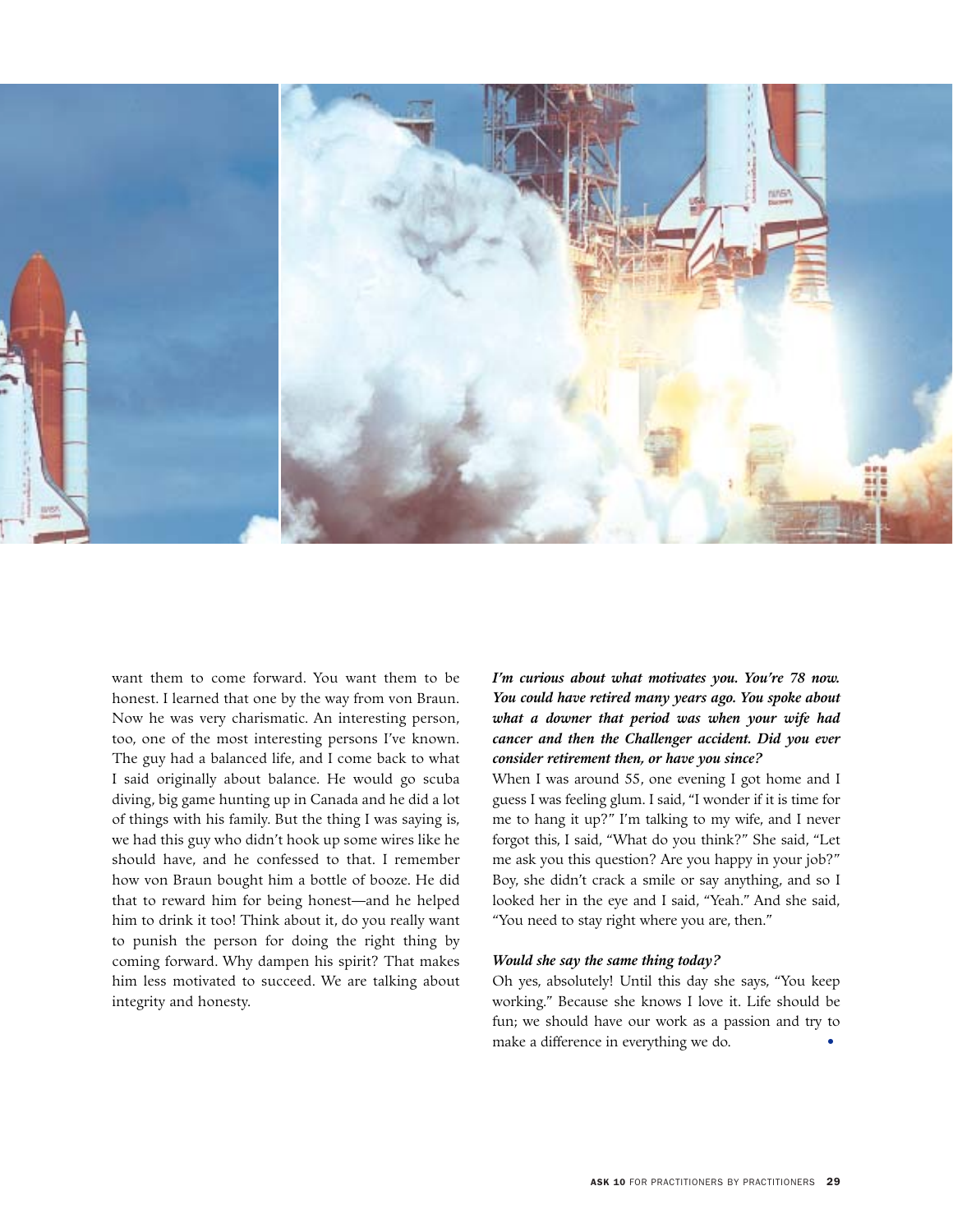



# PRAGMATIC LEADERSHIP ADVICE FROM DONALD RUMSFELD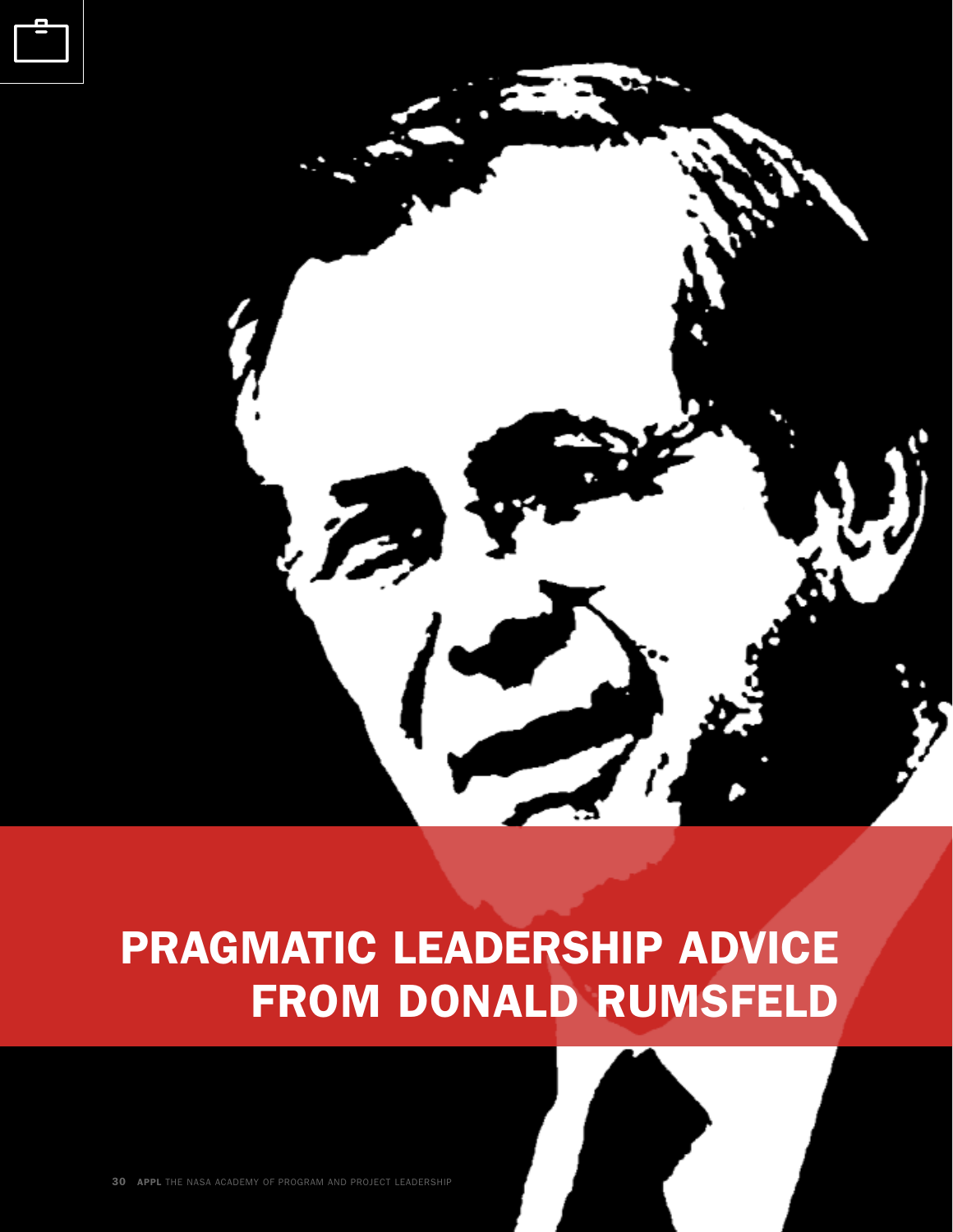WHEN PRESIDENT GERALD FORD APPOINTED DONALD Rumsfeld as his Secretary of Defense in 1975, Rumsfeld became the youngest defense secretary in U.S. history. Today, as defense secretary for President George W. Bush, Rumsfeld is the most senior appointee to hold that post. Between political assignments, he became an expert at turning around troubled corporations. His work at G.D. Searle—now a subsidiary of Pharmacia—earned him awards as an outstanding chief executive officer in the pharmaceutical industry.

Rumsfeld's management philosophy is unique and direct, and the best part is he's written it down. While serving in the Ford administration, Rumsfeld wrote a white paper titled Rumsfeld's Rules. These rules were written as guiding principles for White House staff. First published in 1980, the rules were revised and expanded in 2001 to include broader insights on management, work and leadership. They reflect more than 40 years of Rumsfeld's wisdom and experience. A while back, I received a copy of the updated rules. After several months, I picked it up and started reading. I couldn't believe how applicable Rumsfeld's Rules are to project management and leadership.

RUMSFELD'S RULE #50: *Don't be a bottleneck. If the matter is not a decision for the President or you, delegate it. Force responsibility down and out. Find problems areas, add structure and delegate. The pressure is to do the reverse. Resist it.*

**Application for the project manager**—High-performance work teams are comprised of competent, empowered individuals who have a solid understanding of roles, responsibilities and structure. When team members participate in the decision-making process, they gain a broader understanding of how their work affects others. This understanding enables individuals to make sound decisions within defined boundaries. Project managers should continually assess their decision-making style, use a participative approach and delegate decisions whenever possible. Consider defining roles and responsibilities to include accountabilities. Each individual's accountabilities will set decisionmaking boundaries.

# RUMSFELD'S RULE #94: *Reserve the right to get into*

*anything and exercise it. Make your deputies and staff realize that although many responsibilities are delegated, no one should be surprised when the Secretary engages an issue.*

**Application for the project manager**—Effective application of Rule #50 will create faster, more efficient work. Unfortunately, the faster work is done, the more opportunity there will be for mistakes and issues. When issues arise, the project manager should lean towards action. If you have an opportunity to do something about an issue, take appropriate actions immediately. Pick up the phone—don't wait for the next scheduled meeting. Roles and responsibilities are delegated on projects; leadership is not.

RUMSFELD'S RULE #57: *Control your time. If you're working off your in-box, you're working off the priorities of others. Be sure the staff is working on what you move to them from the President, or the President will be reacting, not leading.*

**Application for the project manager**—For project managers, the top priority should be setting and communicating direction. Regularly communicate team priorities, linking priorities to the specific work of individual team members. A manager should determine how frequently communications should occur and what method (e.g., email, meeting) works best for the team. Whatever the frequency and method, be explicit about who is to complete what by when. A disciplined approach to this process will enable the project manager to proactively remove obstacles that may interfere with achieving project objectives.

# RUMSFELD'S RULE #38: *If you are lost—"climb, conserve, and confess." (U.S. Navy Flight Manual).*

**Application for the project manager**—Project managers must learn that it is completely acceptable to say, "I don't know." Once they become comfortable with this, they typically find themselves saying these words quite often. Many issues require time, patience and perception. It is easy for project teams to develop a narrow focus, one that is directed towards work activities, deliverables and milestones. This makes it difficult to step back and gain the perspective needed to make sound decisions. When you feel lost, pull out of day-to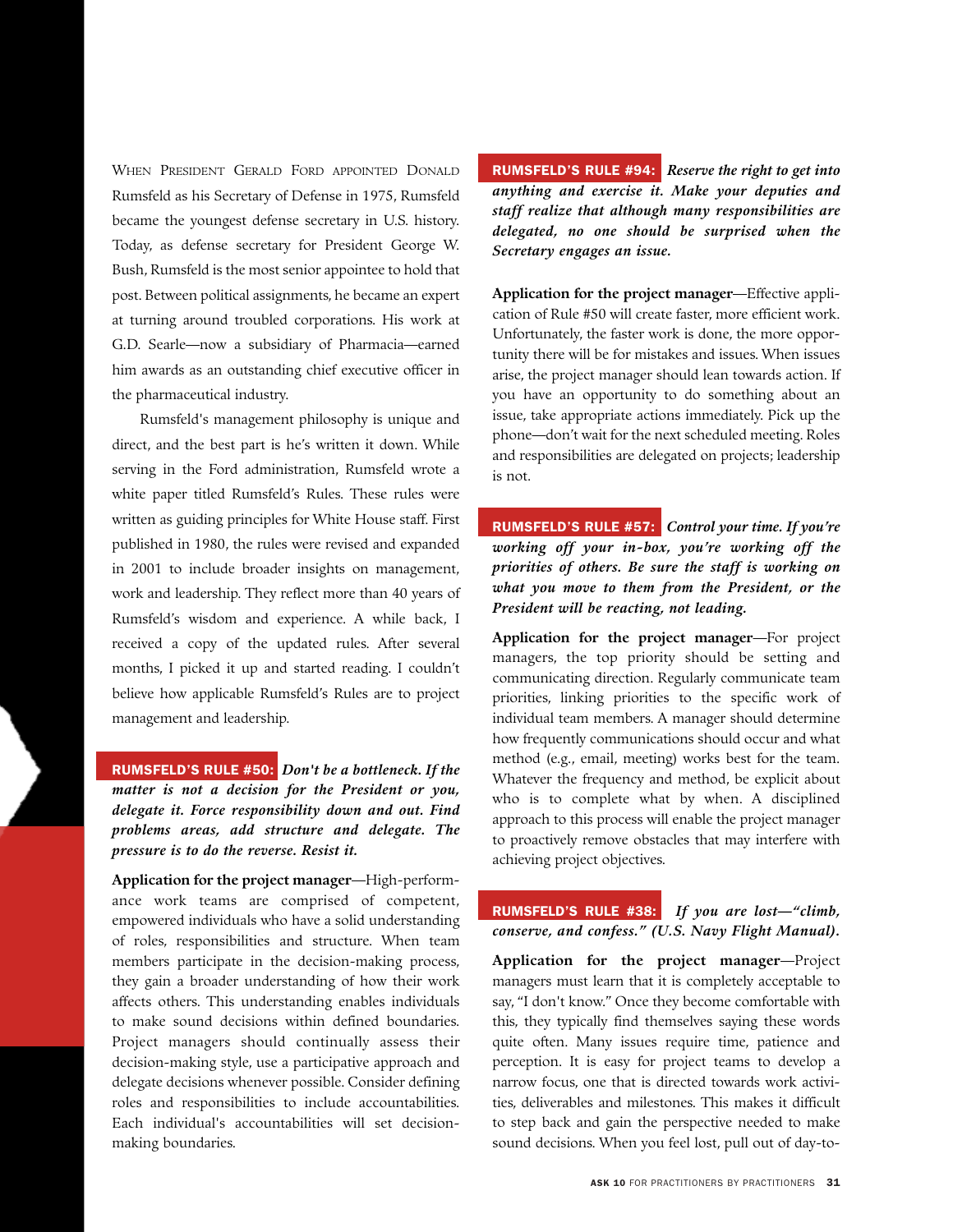day project tasks, slow work if necessary and seek advice. Collect feedback from colleagues and subject matter experts. The downstream work required to undo bad decisions ranges from 10 to 100 times the cost of doing it right the first time.

RUMSFELD'S RULE #48: *Don't allow people to be excluded from a meeting or denied an opportunity to express their views because their views differ from the President's, the person who calls the meeting, or your views. The staff system must have integrity and discipline.*

**Application for the project manager**—Project managers must be responsible for applying discipline to the participative decision-making process. Not every decision requires consensus, but every decision requires a strong sense of ownership. People support what they own. Individuals with differing viewpoints should be included, not excluded. Engaging the right people on the right topics is key to project success.

RUMSFELD'SRULES #34 & 35: *Know that the amount of criticism you receive may correlate somewhat to the amount of publicity you receive. And, if you are not criticized, you may not be doing much.*

**Application for the project manager**—Complex projects often draw the spotlight because they affect many people. Any time that happens, criticism follows. When leading a project, you quickly make allies and enemies. Effective leaders keep their emotions in check, even when those around them do not. Anger and frustration should be expected. It is how these emotions are managed that is important. Aristotle once remarked, "Anyone can get angry, that is easy. But to be angry with the right person, to the right degree, at the right time, for the right purpose and in the right way—that is not so easy." Don't allow criticism to derail project progress. Instead, maintain composure, remain focused on achieving project goals and learn to recognize and manage the emotions of critical stakeholders.

RUMSFELD'S RULE #58: *Look for what's missing. Many advisors can tell a President how to improve what's proposed or what's gone amiss. Few are able to see what isn't there.*

**Application for the project manager**—Leading projects requires you to think outside the box…to think differently and to revisit questions and problems. In *How to Think Like Leonardo da Vinci,* Michael Gelb notes that da Vinci's creativity was due, in part, to his ability to reframe difficult questions. Reframing questions—approaching the question in different ways, from different angles will dramatically increase your ability to identify unique solutions. As a project manager, think about questions from your sponsor's perspective, your team's perspective, the controller's or accountant's perspective and your client's perspective; think beyond the project to the process and quality implications. Make it a habit to consider, think and rethink potential solutions to difficult project questions, taking the time to look for what may be missing.

RUMSFELD'S RULE #14: *Amidst all the clutter, beyond all the obstacles, aside from all the static, are the goals set? Put your head down, do the best job possible, let the flak pass, and work towards those goals.*

**Application for the project manager**—All projects should begin and end with a focus on goals, a clear definition of what it means to be "done" with the initiative. This completion criterion should become "true north" for the team. It is the project manager's responsibility to establish and maintain that focus. During planning, define project goals as a team. During execution, continually revisit those goals. Team members often operate on different assumptions without realizing it. Failure to focus on goals will lead to a disconnect between what a project should be doing and what it is actually doing.

THE PROJECT MANAGER MUST THINK LIKE A MANAGER AND act as mentor and coach. As anyone who has tried will tell you, that is not a simple role. Drawing on Rumsfeld's experience and counsel can help leaders achieve focus and results. Keep these rules handy, review them often, and don't be afraid to exercise Rule 38.

*Curious about the rest of Donald Rumsfeld's rules? Read them all in his new book,* Rumsfeld's Rules, *published by Simon & Schuster.*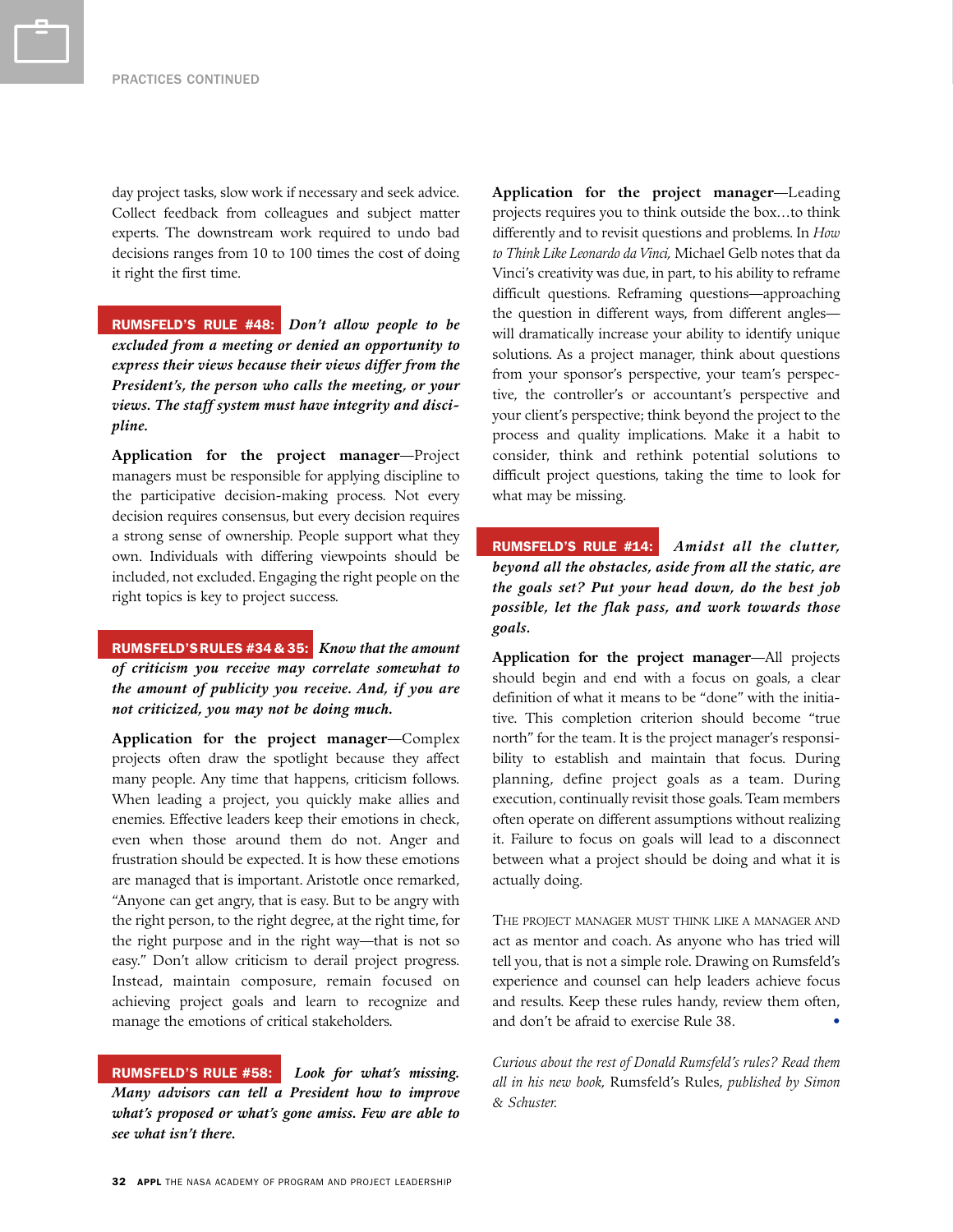LOOP

# Book Reviews



Tempered Radicals: How People Use Difference to Inspire Change at Work Debra E. Meyerson

(2001) Harvard Business School Press

# *Reviewed by Dr. Michelle Collins*

DEBRA MEYERSON DRAWS ON HER EXPERIENCE WITH THREE companies as she reviews organizational culture and norms to identify how changes occur and who causes those changes. It may surprise you to see who pushes for change and to see how visible are their actions. In every organization, Meyerson tells us, a number of individuals rely on their unique perspectives to act on opportunities that arise and initiate small changes.

For "radicals" who don't want to leave NASA but would like to make changes, this book may help you learn how to "temper" your actions to an effective level. For the majority of employees, you may discover that you're already doing more to effect change than you realized. Or, if you currently feel powerless to alter situations you encounter, you'll learn effective techniques that won't put you at risk.

Though I would have preferred to see more technical, organizational, and managerial issues addressed, Meyerson does speak to issues likely to be important in many work environments. If you are considered a minority of any sort (i.e., single father, woman, Asian-American, etc.), you will find useful advice on handling issues specific to your minority concerns.

Although the author provides some interesting "stories" to develop her points, the book plods through the material. I think the same information could have been conveyed in half the pages. But when I attempted to skip ahead, I found that later points referred back to "stories" in previous chapters. You'll have to read the entire book to get the most from it.

*Dr. Collins is a member of the ASK Review Board. See her bio with the rest of the Review Board on p.35.*

# The Attention Economy: Understanding the New Currency of Business

Thomas H. Davenport and John C. Beck (2001) Boston: Harvard Business School Press

# *Reviewed by Dr. Gerald Mulenburg*



THIS IS A FRIGHTENING BOOK. Thomas Davenport and John Beck assert that our most pressing problem today is not a lack of resources, but a lack of attention. To pay attention to the demands of business and society, the authors assert, is to attend to those needs, to take care of them.

They impose a causal chain of awareness-attentionaction: No attention means no action.

When we want to accomplish something, it's not just finding time to be better managers—we must understand where and how we focus our attention on a project. Davenport and Beck begin by comparing attention to time; both are non-renewable resources that others seek from us. In our information age, the authors conclude, "Telecommunication bandwidth is not a problem, but human bandwidth is . . . a wealth of information creates a poverty of attention."

Not simply a philosophical discussion, Attention Economy offers much to practicing managers. An "Attention Scape" enables readers to evaluate their use of attention by charting the quantity and direction of attention. It's an easy and effective way to consider whether you are focusing on what you believe to be important, or spending much of your attention elsewhere. The authors include a table of common attention imbalances and ways to bring them back into balance.

As both producers and consumers of attention, we are pulled by the demands of others for our attention at the same time that we seek their attention. This can lead to Attention Deficit Disorder (ADD) in organizations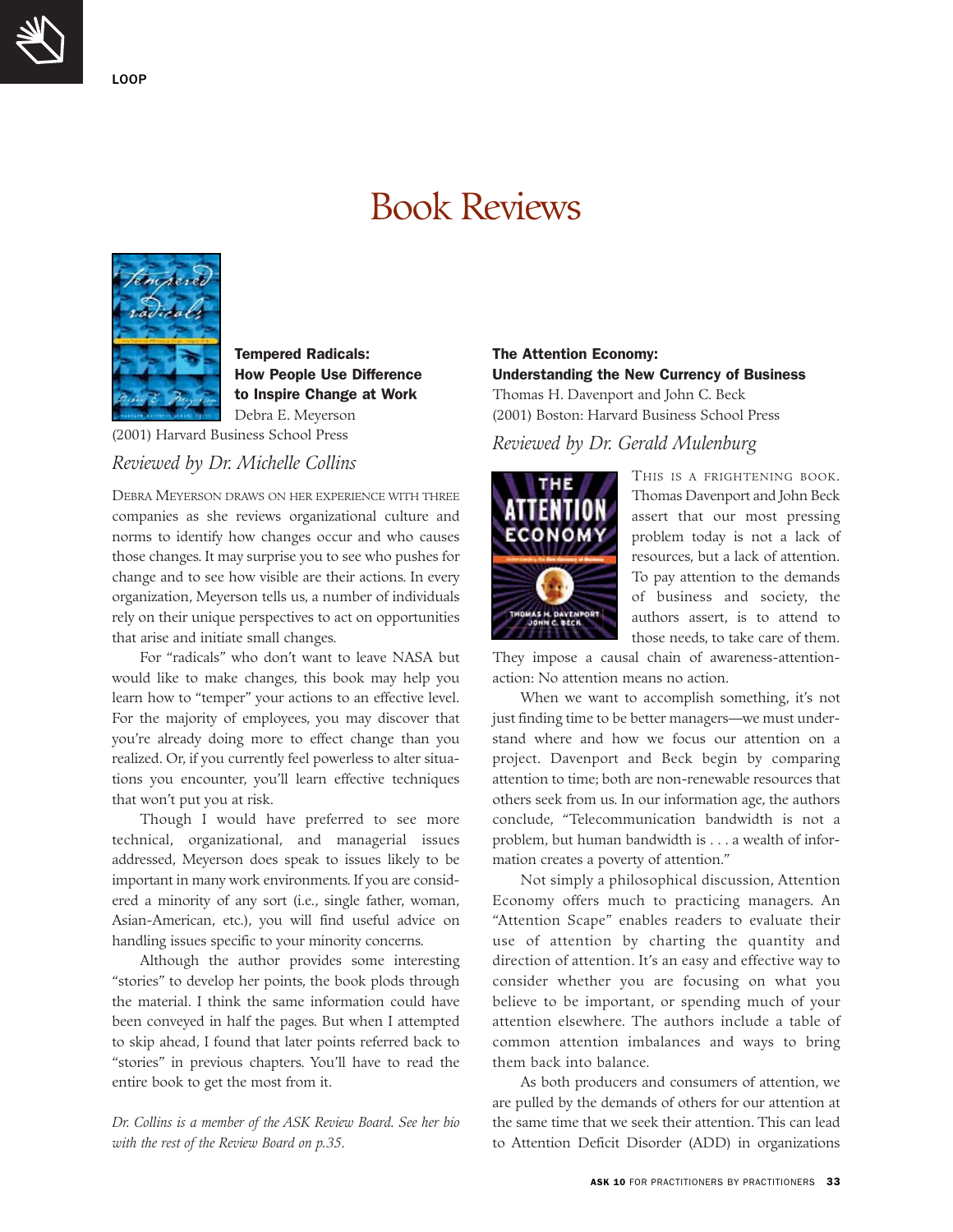just as it does in individuals. But there is no Ritalin for In thinking about attention scarcity and managing rity, with slipped schedules, reduced content and higher be spending their attention on? Or spend it on things costs—and leads to outright project failure in a worst- that are easy or fun or urgent, rather than important?

both an historical and an anthropological point of view, essential activities, events, milestones, critical path, etc? and the authors provide an attention hierarchy that I don't think so. follows Maslow's classic needs hierarchy (survival, safety, This book isn't an on-the-edge-of-your-seat

(*Simplicity, Out of Control, Relax: It's Only Uncertainty*) have *Economy* provides insight on the demands that others also expressed: The demands on our time are constant place on our attention, and suggests ways to deflect and relentless. At work, the number of emails, voice- those demands while appropriately placing our own mails, snail-mails, meetings, and interruptions continue demands on others. • to rise. At home, it is similar—with web sites, email spam, answering machine messages and junk mail. And *Dr. Mulenburg is also a member of the ASK Review Board.* even when trying to relax, the increasing minutes-per- *See his bio with the rest of the Review Board on p.35.* hour of radio and television commercials fills our leisure time with messages demanding (and often getting) our attention.

organizations to take (yet, anyway). And what are the projects, working long hours often becomes a way of consequences of this ADD? "Info-stress," say the life. But Davenport and Beck contend that "the most authors. With not enough attention to go around, or important function of attention isn't taking information going to the wrong topics, problems crop up and then in, but screening it out." How often do we allocate our don't get solved effectively. This quickly leads to medioc- scarce attention resources on things that others should case scenario. As the authors state, "It's unlikely that any project can Davenport and Beck identify several attention get the concerted, long-term attention it needs if critical business domains: electronic commerce, project everyone is so busy responding to incoming e-mails and and process management, organizational leadership, flashing voice mail lights." As project managers, our strategy and information and knowledge management. primary asset to manage is our attention, but have any The book helps to put attention in perspective from of us ever created a project attention schedule with the

love, esteem, actualization). thriller, but it is well written and smartly formatted, with This book synthesizes what several other books useful tips and tidbits. If nothing else, *The Attention*

# CONFERENCE REPORT



To see what happened at the August 2002 APPL Masters Forum of Project Managers in Washington, D.C., please go to the *ASK* website at http://appl.nasa.gov/knowledge/ask\_home.htm and click on the link for the Conference Report.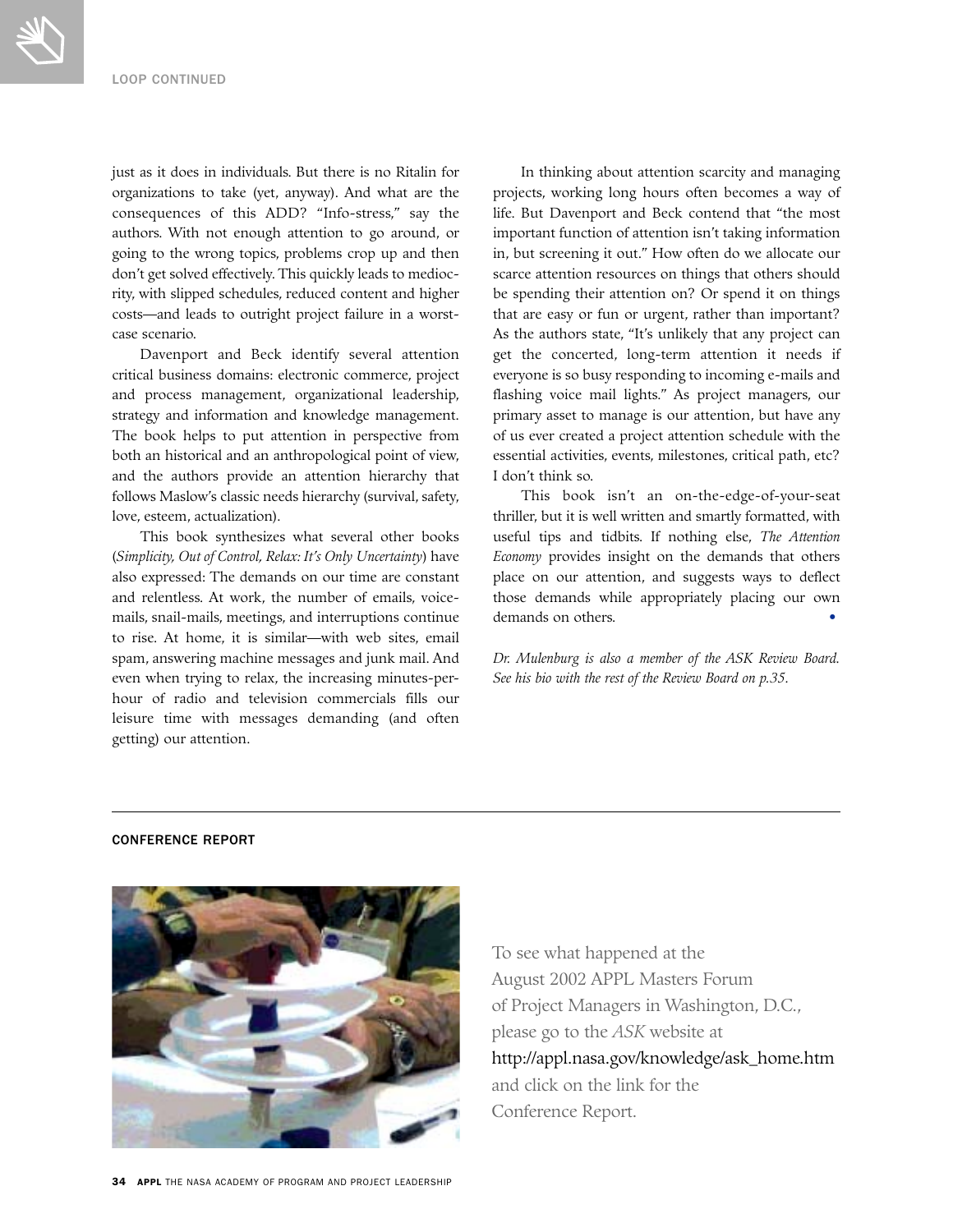JOHN BRUNSON is currently working in the Systems manage-



ment Office at the Marshall Space Flight Center. His career in the space industry began in 1980 as a technician working on the first Space Shuttle.



DR. MICHELLE COLLINS works in the Spaceport Engineering & Technology Research Group at Kennedy Space Center. She has over 20 years experience in aerospace spanning engineering, R&D and project management. She is on the Florida Tech Engineering Accreditation Board, the

National Fire Protection Association's Technical Committee for Halon Alternatives and the United Nations Environmental Programme Halon Technical Options Committee.

HECTOR DELGADO is Division Chief of Process Tools and



Techniques in the Safety, Health and Independent Assessment Directorate at the Kennedy Space Center. In 1995, Hector served as Senior Technical Staff to the NASA Chief Engineer at NASA Headquarters in Washington, D.C. He has received many honors and awards

including the Exceptional Service medal, Silver Snoopy Award and various Achievement Awards.



DR. OWEN GADEKEN is a Professor of Engineering Management at the Defense Acquisition University where he has taught Department of Defense program and project managers for over 20 years. He retired last year from the Air Force Reserve as a Colonel and senior reservist

at the Air Force Office of Scientific Research. Owen is also a member of the Advisory Board of the NASA Academy of Program and Project Leadership and is a frequent speaker at project management conferences and symposia.

DR. MICHAEL HECHT is project manager and a co-investigator



for the Mars Environmental Compatibility Assessment (MECA). He has been with NASA since 1982 at the Jet Propulsion Laboratory (JPL). In his previous assignment with NASA's New Millennium Program, he was instrumental in defining the "microlander" that was adopted as

NASA's New Millennium Program Deep Space 2.

JODY ZALL KUSEK is a Senior Evaluation Officer at the World



Bank. She is currently involved in supporting the efforts of seven governments to move to a focus of performance-based management. She has spent many years in the area of public sector reform, serving the Vice President of the

United States, the U.S. Secretary of the Interior and the U.S. Secretary of Energy in the areas of Strategic Planning and Performance Management.

**DONALD MARGOLIES** was Project Manager for the Advanced



Composition Explorer (ACE) mission, launched in 1997 and still operating successfully. He received the NASA Medal for Outstanding Leadership for his work on ACE and a NASA Exceptional Service Medal for the Active

Magnetospheric Particle Tracer Explorers (AMPTE) mission.



DR. GERALD MULENBURG is the Manager of the Aeronautics and Spaceflight Hardware Development Division at the NASA Ames Research Center in California. He has project management experience in airborne, spaceflight and ground research projects with the Air Force, industry

and NASA. He also served as Executive Director of the California Math Science Task Force and as Assistant Director of the Lawrence Hall of Science.





Research Center. She has managed many NASA projects including those involving flight testing of thermal protection materials, commercial technology, commercial applications of remote sensing and remote sensing

science projects. Joan has been at Ames for 20 years, and was recently awarded the Sloan Fellowship to attend Stanford Graduate School of Business in the fall of 2002.

CHARLIE STEGEMOELLER was selected in 1997 as Manager of



the Johnson Space Center (JSC) Human Space Life Sciences Programs Office. He is responsible for the programmatic and tactical implementation of the lead center assignments for Space Medicine, Biomedical Research and

Countermeasures and Advanced Human Support Technology. He began his career at NASA in 1985 with JSC Comptroller's Office as a technical program analyst.



HARVEY SCHABES is currently assigned to the Systems Management Office at the Glenn Research Center. He started his career with NASA in icing research, and since then has served in numerous organizations in support of the Space Station Program.

HUGH WOODWARD served as the Chairman of the Project



Management Institute (PMI) for consecutive terms in 2000 and 2001. He was elected to the Board of Directors in 1996, and before being elected as the Chair, served terms as vice chair and in several other key leadership roles. He is

a program manager for Global Business Services with the Procter & Gamble Company.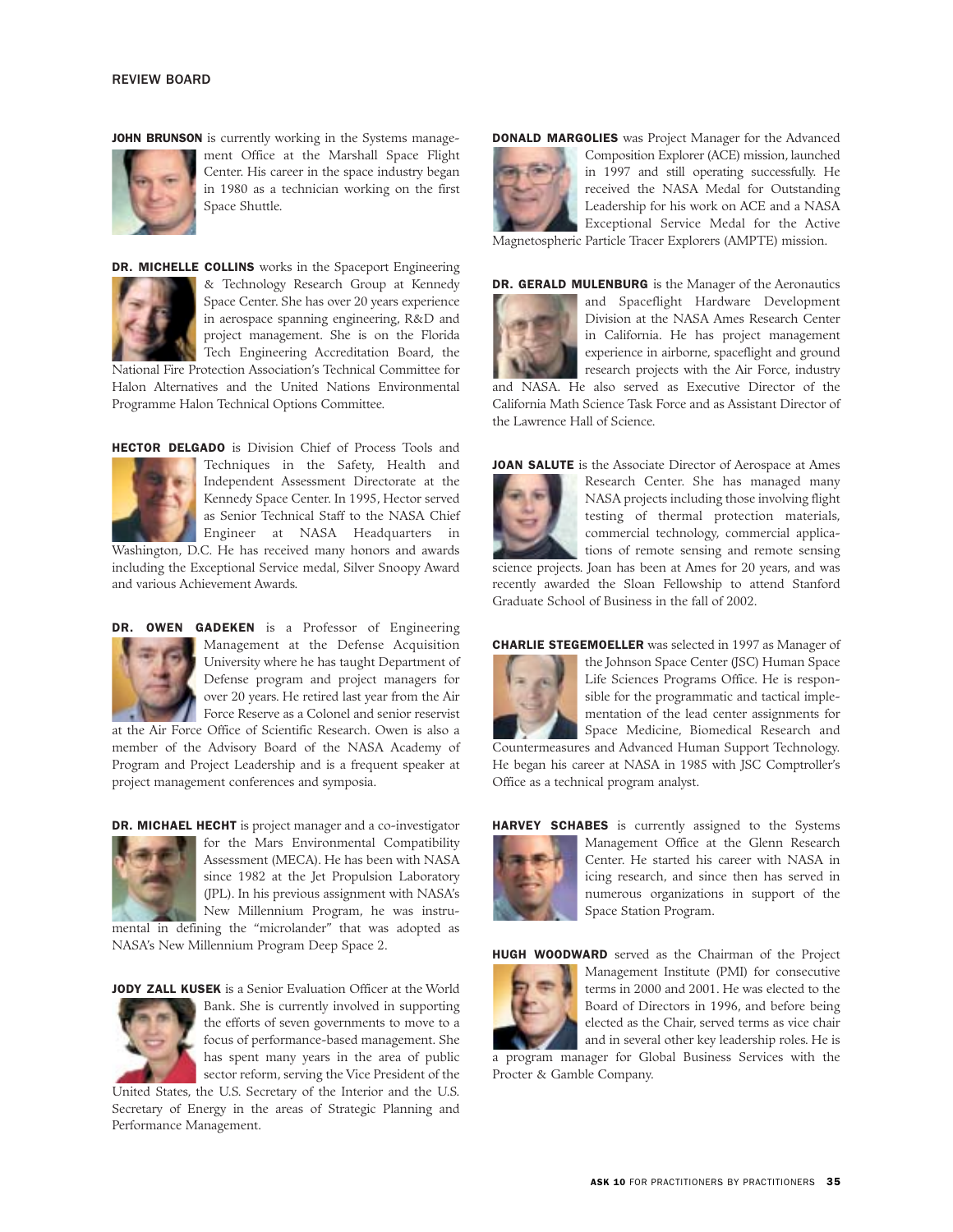# Communicating By Walking Around

*Lance, a successful project manager of large engineering projects, writes only if he has good reason*

HE CONSIDERS THE FOLLOWING TO BE GOOD REASONS: confirming understanding, articulating a complex issue, recording for future reference and covering (in some cases) his butt. Nor does he spend much time reading written reports. He believes that verbal communication is more effective than written. Lance claims that information gathering is the basis for all his other managerial work, which is the reason he chooses to spend so much of his time doing it.

He holds weekly two-hour status meetings with his team, composed of discipline leaders and major vendors' representatives. At these meetings, items being tracked week-to-week are monitored and new concerns are raised. The information exchange is not merely a show-and-tell; Lance wants to get the problems out in the open. He does not want to hear only good news. In fact, he says there would be no need for his job if there were only good things to report. Lance fosters an environment where there is no penalty for saying you are behind schedule or beyond budget. While it is safe to report trouble, it is unforgivable to withhold bad news.

Lance talks, at least weekly, to all major stakeholders, primarily on the telephone, but sometimes faceto-face. He does not simply transmit and receive information. Rather, he actively pushes and pulls information. He keeps these people informed of the project status, persuades them to support his team's decisions, negotiates for resources and finds out which of the company's other activities may affect his project. Lance also maintains an open-door policy, and he backs this up by being available every morning before 8:30. No appointments are scheduled then.

But Lance believes that he cannot just wait for information to come to him. He moves about and

exchanges information with the 60 engineers working on his project. After doing some homework on the technical aspects of each one's work, Lance gets on their playing fields by knowing something about their areas of expertise. This way, he can stop in on them and chat about their day-to-day work with credibility, obtain a true picture of how the project is going and at the same time let each individual feel that he or she is important because the project leader knows what he or she is doing. The fact that he spends at least a half hour daily talking with the engineers is outstanding, but even more so is that he listens. In his office hangs a poster that says,



"Listen. Let others talk." Clearly, he believes it.

Beyond collecting and sharing information, Lance's communication style has two crucial byproducts. First, it motivates people. By talking and listening to the engineers on a one-to-one basis, Lance is able to enhance their commitment, loyalty, and esprit de corps. Second, it allows him a natural and subtle but timely influence on project activities. This informal, communicating-by-walking-around style is probably the most effective control system.